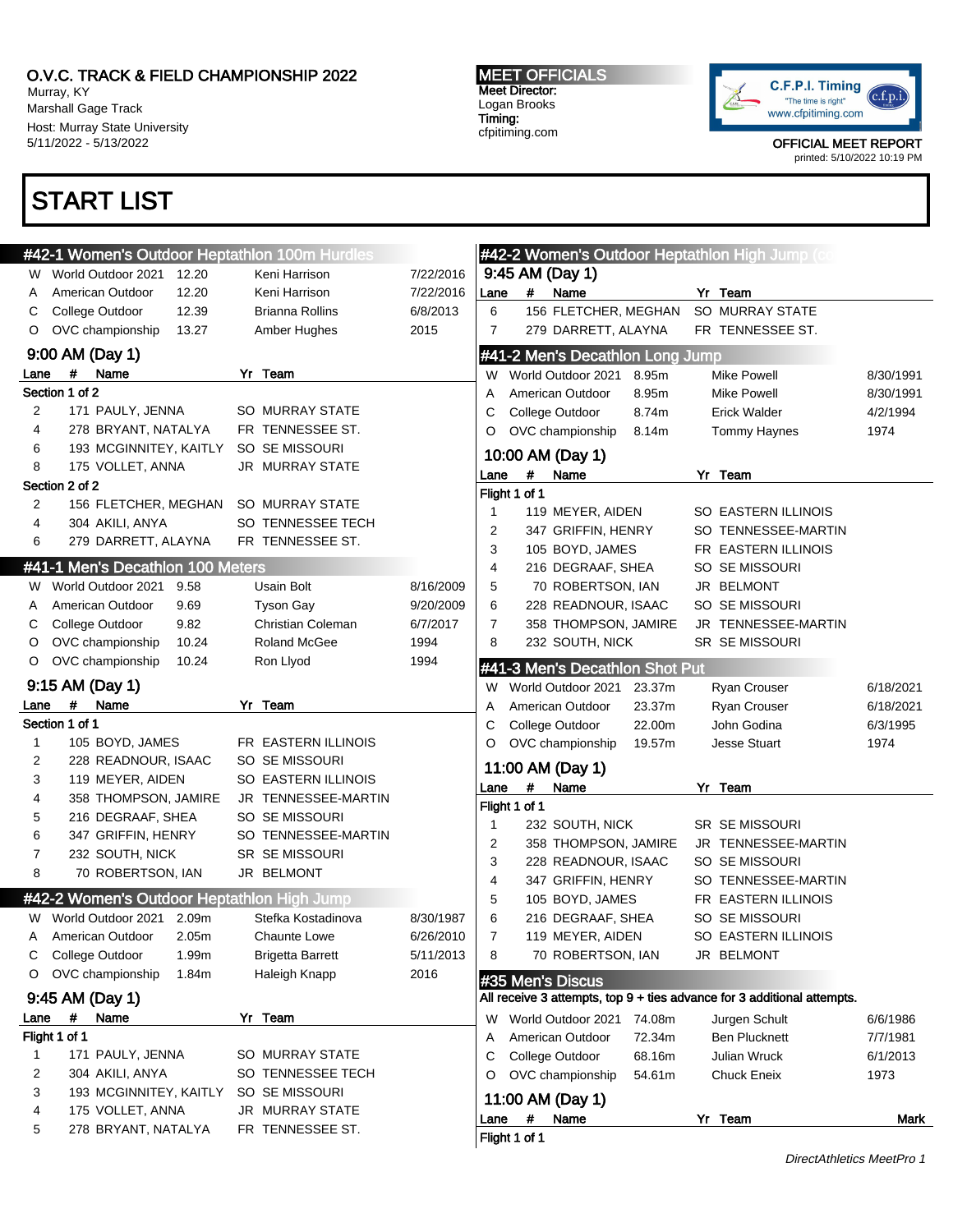Murray, KY Marshall Gage Track Host: Murray State University 5/11/2022 - 5/13/2022

## START LIST

#### MEET OFFICIALS Meet Director: Logan Brooks Timing: cfpitiming.com



|                |               | #35 Men's Discus (cont'd)                 |                                                                         |           |                |                |                                          |                | #42-3 Women's Outdoor Heptathlon Shot Put (com |           |
|----------------|---------------|-------------------------------------------|-------------------------------------------------------------------------|-----------|----------------|----------------|------------------------------------------|----------------|------------------------------------------------|-----------|
|                |               | 11:00 AM (Day 1)                          |                                                                         |           |                |                | 11:45 AM (Day 1)                         |                |                                                |           |
| Lane           | $\#$          | Name                                      | Yr Team                                                                 | Mark      | Lane           | $\#$           | Name                                     |                | Yr Team                                        |           |
| $\mathbf{1}$   |               | 123 OLYSAV, BRADLEY                       | SO EASTERN ILLINOIS                                                     | 47.43m    | 3              |                | 175 VOLLET, ANNA                         |                | <b>JR MURRAY STATE</b>                         |           |
| 2              |               | 213 CLARK, DYLAN                          | JR SE MISSOURI                                                          | 52.72m    | 4              |                | 193 MCGINNITEY, KAITLY                   |                | SO SE MISSOURI                                 |           |
| 3              |               | 111 GLADIEUX, MATTHEW SO EASTERN ILLINOIS |                                                                         | 51.08m    | 5              |                | 278 BRYANT, NATALYA                      |                | FR TENNESSEE ST.                               |           |
| 4              |               | 207 ALEWELT, CLAY                         | SO SE MISSOURI                                                          | 52.52m    | 6              |                | 171 PAULY, JENNA                         |                | SO MURRAY STATE                                |           |
| 5              |               | 106 BRAUNECKER, BO                        | <b>SO EASTERN ILLINOIS</b>                                              | 48.82m    | $\overline{7}$ |                | 279 DARRETT, ALAYNA                      |                | FR TENNESSEE ST.                               |           |
| 6              |               | 55 GRANT, JACKSON                         | FR BELMONT                                                              | 45.88m    |                |                | #41-4 Men's Decathlon High Jump          |                |                                                |           |
| $\overline{7}$ |               | 131 SWISTAK, SEBASTIAN                    | SO EASTERN ILLINOIS                                                     | 48.05m    |                |                |                                          |                |                                                |           |
| 8              |               | 209 BLOMQUIST, LOGAN                      | <b>SR SE MISSOURI</b>                                                   | 54.98m    |                |                | W World Outdoor 2021<br>American Outdoor | 2.45m<br>2.40m | Javier Sotomayor                               | 7/27/1993 |
| 9              |               | 264 HATTEN, LUKE                          | FR SIU EDWARDSVILLE                                                     | 40.60m    | Α              |                |                                          |                | <b>Charles Austin</b>                          | 8/7/1991  |
| 10             |               | 235 SWADLEY, MARSHAL                      | FR SE MISSOURI                                                          | 44.36m    | С              |                | College Outdoor                          | 2.38m          | <b>Hollis Conway</b>                           | 6/3/1989  |
| 11             |               | 62 KAZIMOV, RIDVAN                        | <b>SO BELMONT</b>                                                       | 42.92m    | O              |                | OVC championship                         | 2.30m          | Kenny Glover                                   | 1982      |
| 12             |               | 260 CARD, DANIEL                          | SR SIU EDWARDSVILLE                                                     | 42.82m    |                |                | 12:00 PM (Day 1)                         |                |                                                |           |
| 13             |               | 61 JOSEPH, ROBERT                         | FR BELMONT                                                              | 40.33m    | Lane           | #              | Name                                     |                | Yr Team                                        |           |
|                |               |                                           |                                                                         |           |                | Flight 1 of 1  |                                          |                |                                                |           |
|                |               | #40 Women's Javelin                       |                                                                         |           | $\mathbf{1}$   |                | 232 SOUTH, NICK                          |                | <b>SR SE MISSOURI</b>                          |           |
|                |               |                                           | All receive 3 attempts, top 9 + ties advance for 3 additional attempts. |           | 2              |                | 347 GRIFFIN, HENRY                       |                | SO TENNESSEE-MARTIN                            |           |
| W              |               | World Outdoor 2021 72.28m                 | Barbora Spotakova                                                       | 9/13/2008 | 3              |                | 105 BOYD, JAMES                          |                | FR EASTERN ILLINOIS                            |           |
| Α              |               | American Outdoor<br>67.10m                | Maggie Malone                                                           | 7/17/2021 | 4              |                | 228 READNOUR, ISAAC                      |                | SO SE MISSOURI                                 |           |
| С              |               | College Outdoor<br>62.19m                 | Maggie Malone                                                           | 6/9/2016  | 5              |                | 70 ROBERTSON, IAN                        |                | JR BELMONT                                     |           |
| O              |               | OVC championship<br>46.28m                | Samantha Espiricueta                                                    | 2010      | 6              |                | 216 DEGRAAF, SHEA                        |                | SO SE MISSOURI                                 |           |
|                |               | 11:00 AM (Day 1)                          |                                                                         |           | $\overline{7}$ |                | 358 THOMPSON, JAMIRE                     |                | JR TENNESSEE-MARTIN                            |           |
| Lane           | #             | Name                                      | Yr Team                                                                 | Mark      | 8              |                | 119 MEYER, AIDEN                         |                | SO EASTERN ILLINOIS                            |           |
|                | Flight 1 of 1 |                                           |                                                                         |           |                |                |                                          |                | #42-4 Women's Outdoor Heptathlon 200 Meters    |           |
| 1              |               | 192 KIGHT, JADEN                          | SO SE MISSOURI                                                          | 44.93m    |                |                | World Outdoor 2021                       |                |                                                |           |
| 2              |               | 46 QUINN, MADDIE                          | JR BELMONT                                                              | 44.68m    | W              |                | 21.34                                    |                | Florence Griffith-Joyner                       | 9/29/1988 |
| 3              |               | 183 FLIEG, MARYSA                         | FR SE MISSOURI                                                          | 49.18m    | Α              |                | American Outdoor                         | 21.34          | Florence Griffith Joyner                       | 9/29/1988 |
| 4              |               | 168 MELOCHE, ALEXIS                       | FR MURRAY STATE                                                         | 41.58m    | С              |                | College Outdoor                          | 22.02          | Kyra Jefferson                                 | 6/17/2017 |
| 5              |               | 95 SCADUTO, DANIELLE                      | SO EASTERN ILLINOIS                                                     | 41.56m    | O              |                | OVC championship<br>23.02                |                | Naasha Robinson                                | 5/12/2018 |
| 6              |               | 33 GUNDERSON, ALLISO                      | JR BELMONT                                                              | 35.39m    |                |                | 12:45 PM (Day 1)                         |                |                                                |           |
| 7              |               | 92 LENDY, CAROLINE                        | FR EASTERN ILLINOIS                                                     | 38.72m    | Lane           | #              | Name                                     |                | Yr Team                                        |           |
| 8              |               | 249 MEEKS, JAMIRAH                        | SO SIU EDWARDSVILLE                                                     | 30.52m    |                | Section 1 of 1 |                                          |                |                                                |           |
| 9              |               | 39 MANISCALCO, GRACE SR BELMONT           |                                                                         | 38.63m    | 2              |                | 279 DARRETT, ALAYNA                      |                | FR TENNESSEE ST.                               |           |
| 10             |               | 202 SEXTON, EMMA                          | <b>SR SE MISSOURI</b>                                                   | 41.25m    | 3              |                | 304 AKILI, ANYA                          |                | SO TENNESSEE TECH                              |           |
| 11             |               | 38 LOUDERBACK, MORG SR BELMONT            |                                                                         | 32.34m    | 4              |                | 175 VOLLET, ANNA                         |                | JR MURRAY STATE                                |           |
|                |               |                                           |                                                                         |           | 5              |                | 193 MCGINNITEY, KAITLY                   |                | SO SE MISSOURI                                 |           |
|                |               | #42-3 Women's Outdoor Heptathlon Shot Put |                                                                         |           | 6              |                | 156 FLETCHER, MEGHAN                     |                | SO MURRAY STATE                                |           |
| W              |               | World Outdoor 2021<br>22.63m              | Natalya Lisovskaya                                                      | 6/7/1987  | $\overline{7}$ |                | 171 PAULY, JENNA                         |                | SO MURRAY STATE                                |           |
| Α              |               | American Outdoor<br>20.63m                | Michelle Carter                                                         | 8/12/2016 | 8              |                | 278 BRYANT, NATALYA                      |                | FR TENNESSEE ST.                               |           |
| С              |               | College Outdoor<br>19.35m                 | <b>Raven Saunders</b>                                                   | 8/12/2016 |                |                | #41-5 Men's Decathlon 400 Meters         |                |                                                |           |
| O              |               | OVC championship<br>15.74m                | Kandace Arnold                                                          | 2010      |                |                |                                          |                |                                                |           |
|                |               | 11:45 AM (Day 1)                          |                                                                         |           | W              |                | World Outdoor 2021<br>43.03              |                | Wayde van Niekerk                              | 8/14/2016 |
| Lane           | #             | Name                                      | Yr Team                                                                 |           | Α              |                | American Outdoor                         | 43.18          | Michael Johnson                                | 8/26/1999 |
|                | Flight 1 of 1 |                                           |                                                                         |           | С              |                | College Outdoor<br>43.61                 |                | Michael Norman                                 | 6/8/2018  |
| 1              |               | 304 AKILI, ANYA                           | SO TENNESSEE TECH                                                       |           | O              |                | OVC championship                         | 45.64          | <b>Terrance Branch</b>                         | 1994      |
|                |               |                                           |                                                                         |           |                |                |                                          |                |                                                |           |
| 2              |               | 156 FLETCHER, MEGHAN                      | SO MURRAY STATE                                                         |           |                |                |                                          |                |                                                |           |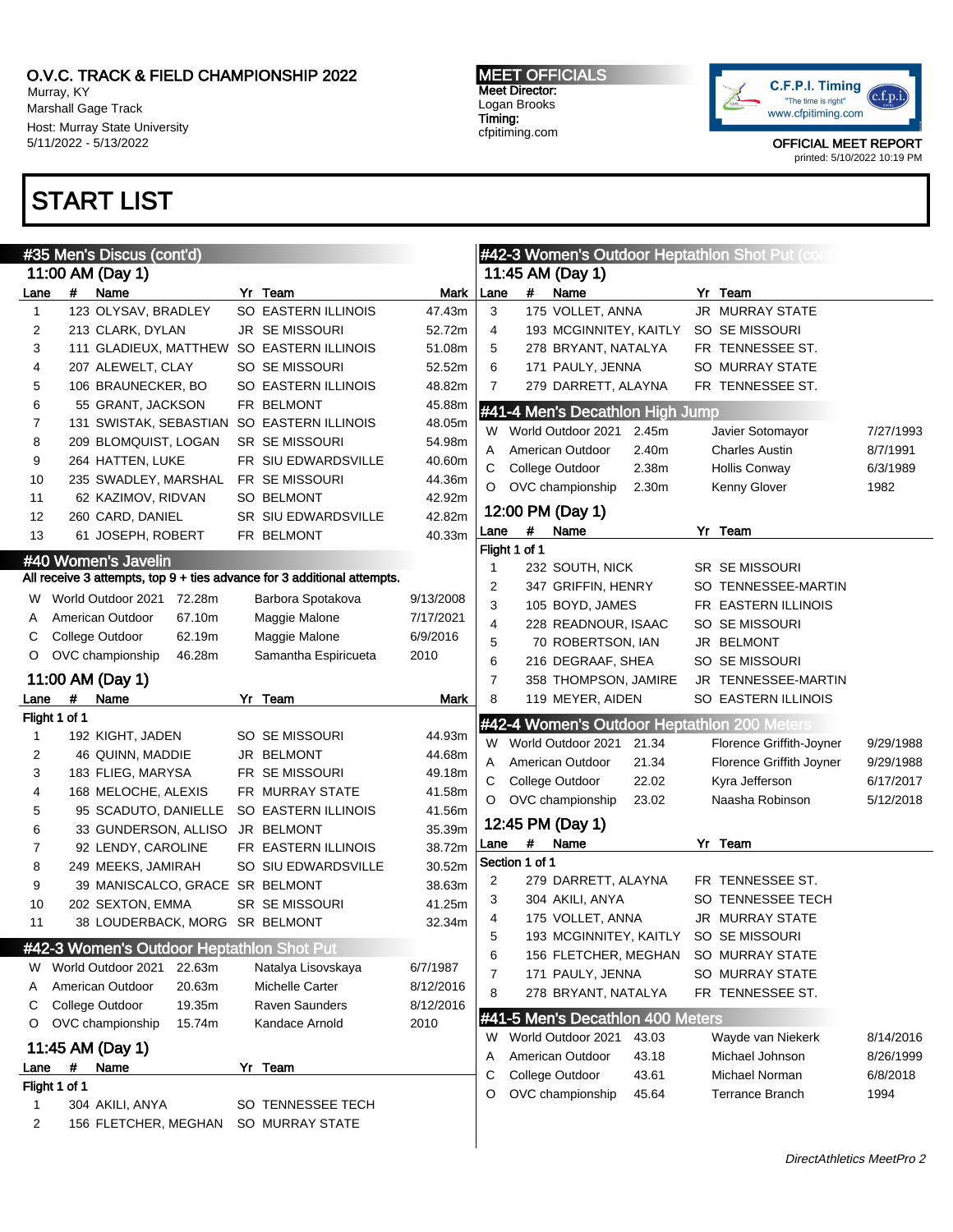Murray, KY Marshall Gage Track Host: Murray State University 5/11/2022 - 5/13/2022

## START LIST

MEET OFFICIALS Meet Director: Logan Brooks Timing: cfpitiming.com



OFFICIAL MEET REPORT printed: 5/10/2022 10:19 PM

|                | #41-5 Men's Decathlon 400 Meters (cont'd)                                                     |                            |           |                | #39 Men's Javelin (cont'd)                                                                                   |                        |                   |
|----------------|-----------------------------------------------------------------------------------------------|----------------------------|-----------|----------------|--------------------------------------------------------------------------------------------------------------|------------------------|-------------------|
|                | 1:30 PM (Day 1)                                                                               |                            |           |                | 2:00 PM (Day 1)                                                                                              |                        |                   |
| Lane           | #<br>Name                                                                                     | Yr Team                    |           | Lane           | #<br>Name                                                                                                    | Yr Team                | Mark              |
|                | Section 1 of 1                                                                                |                            |           | 2              | 65 MILLER, BO                                                                                                | SR BELMONT             | 61.40m            |
| 1              | 105 BOYD, JAMES                                                                               | FR EASTERN ILLINOIS        |           | 3              | 222 KILE, JOSH                                                                                               | JR SE MISSOURI         | 52.19m            |
| 2              | 228 READNOUR, ISAAC                                                                           | SO SE MISSOURI             |           | $\overline{4}$ | 64 MILLER, BEN                                                                                               | <b>SO BELMONT</b>      | 48.99m            |
| 3              | 347 GRIFFIN, HENRY                                                                            | SO TENNESSEE-MARTIN        |           | 5              | 216 DEGRAAF, SHEA                                                                                            | SO SE MISSOURI         | 56.00m            |
| 4              | 216 DEGRAAF, SHEA                                                                             | SO SE MISSOURI             |           | 6              | 114 HUNT, RAMSEY                                                                                             | SO EASTERN ILLINOIS    | ΝM                |
| 5              | 358 THOMPSON, JAMIRE                                                                          | JR TENNESSEE-MARTIN        |           | 7              | 211 BROCK, MASON                                                                                             | FR SE MISSOURI         | 62.40m            |
| 6              | 119 MEYER, AIDEN                                                                              | SO EASTERN ILLINOIS        |           | 8              | 54 DINSBEER, AIDAN                                                                                           | <b>SO BELMONT</b>      | ΝM                |
| 7              | 232 SOUTH, NICK                                                                               | <b>SR SE MISSOURI</b>      |           | 9              | 105 BOYD, JAMES                                                                                              | FR EASTERN ILLINOIS    | 46.77m            |
| 8              | 70 ROBERTSON, IAN                                                                             | JR BELMONT                 |           | 10             | 59 HODGE, GRIFFIN                                                                                            | <b>SR BELMONT</b>      | 52.35m            |
|                |                                                                                               |                            |           | 11             | 119 MEYER, AIDEN                                                                                             | SO EASTERN ILLINOIS    | 45.44m            |
|                | #36 Women's Discus<br>All receive 3 attempts, top 9 + ties advance for 3 additional attempts. |                            |           |                |                                                                                                              |                        |                   |
|                |                                                                                               |                            |           |                | #27 Men's Pole Vault<br>Progression- 3.87, 4.02, 4.17, 4.32, 4.47, 4.62, 4.72, 4.82, 4.92, 5.02, 5.12, 5.17, |                        |                   |
| W              | World Outdoor 2021 76.80m                                                                     | Gabriele Reinsch           | 7/9/1988  | 5.22, +0.5     |                                                                                                              |                        |                   |
| A              | American Outdoor<br>71.16m                                                                    | Valarie Allman             | 9/12/2021 | W              | World Outdoor 2021<br>6.15m                                                                                  | Mondo Duplantis        | 9/17/2020         |
| С              | College Outdoor<br>70.22m                                                                     | Jorinde van Klinken        | 5/22/2021 | A              | 6.04m<br>American Outdoor                                                                                    | <b>Brad Walker</b>     |                   |
| O              | OVC championship<br>52.22m                                                                    | <b>Tonia Pratt</b>         | 2015      | С              | College Outdoor<br>6.00m                                                                                     | Mondo Duplantis        | 5/11/2019         |
|                | 2:00 PM (Day 1)                                                                               |                            |           | O              | 5.23m<br>OVC championship                                                                                    | Mick Viken             | 2013              |
| Lane           | #<br>Name                                                                                     | Yr Team                    | Mark      |                |                                                                                                              |                        |                   |
|                | Flight 1 of 1                                                                                 |                            |           |                | 3:00 PM (Day 1)                                                                                              |                        |                   |
| 1              | 90 KOCH, MARIE                                                                                | <b>SR EASTERN ILLINOIS</b> | 47.03m    | Lane           | #<br>Name                                                                                                    | Yr Team                | Mark              |
| 2              | 205 WILLIAMS, MAKENZIE SO SE MISSOURI                                                         |                            | 46.57m    |                | Flight 1 of 1                                                                                                |                        |                   |
| 3              | 19 VERSEMAN, JACKLYN SR AUSTIN PEAY                                                           |                            | 42.20m    | -1             | 228 READNOUR, ISAAC                                                                                          | SO SE MISSOURI         | 4.25m             |
| 4              | 190 HUMPHREYS, NICOLE SR SE MISSOURI                                                          |                            | 46.76m    | 2              | 105 BOYD, JAMES                                                                                              | FR EASTERN ILLINOIS    | 4.52m             |
| 5              | 242 GOEBEL, HAYLEY                                                                            | SR SIU EDWARDSVILLE        | 35.61m    | 3              | 232 SOUTH, NICK                                                                                              | SR SE MISSOURI         | 4.85m             |
| 6              | 43 MOYER, OLIVIA                                                                              | <b>SO BELMONT</b>          | 42.64m    | 4              | 68 PERRY, KNOX                                                                                               | SR BELMONT             | 4.70m             |
| $\overline{7}$ | 80 COX, GRACIE                                                                                | FR EASTERN ILLINOIS        | 40.57m    | 5              | 216 DEGRAAF, SHEA                                                                                            | SO SE MISSOURI         | 4.85m             |
| 8              | 36 KOCH, AVERY                                                                                | FR BELMONT                 | 39.94m    | 6              | 53 COLLINS, TREY                                                                                             | SO BELMONT             | 4.10m             |
| 9              | 84 GRZESKOWIAK, JENN                                                                          | SO EASTERN ILLINOIS        | 40.52m    | 7              | 229 RINEHART, JACK                                                                                           | JR SE MISSOURI         | 4.33m             |
| 10             | 179 DEIMEKE, MEGAN                                                                            | <b>JR SE MISSOURI</b>      | 38.91m    | 8              | 54 DINSBEER, AIDAN                                                                                           | SO BELMONT             | 4.50m             |
| 11             | 96 SHAVER, CLAYRE                                                                             | SO EASTERN ILLINOIS        | 39.31m    |                | #28 Women's Pole Vault                                                                                       |                        |                   |
| 12             | 15 MCDANIEL, KORI                                                                             | SR AUSTIN PEAY             | 46.39m    |                | Progression- 2.83, 2.98, 3.13, 3.28, 3.43, 3.58, 3.73, 3.88, 3.98, 4.08, 4.13, +0.5                          |                        |                   |
| 13             | 250 MONTENEGRO, STEP                                                                          | SO SIU EDWARDSVILLE        | 37.84m    |                | W World Outdoor 2021 5.06m                                                                                   | Yelena Isinbayeva      |                   |
| 14             | 48 STUCKER, REBEKAH                                                                           | <b>SO BELMONT</b>          | 49.27m    | Α              | 5.00m<br>American Outdoor                                                                                    | Sandi Morris           | 9/9/2016          |
| 15             | 280 DECUIR, MALEAH                                                                            | <b>JR TENNESSEE ST.</b>    | 32.16m    | С              | College Outdoor<br>4.73m                                                                                     | Olivia Gruver          | 3/29/2019         |
|                | #39 Men's Javelin                                                                             |                            |           | $\circ$        | OVC championship 4.06m                                                                                       | Schouten, Karlijn      | 5/13/2021         |
|                | All receive 3 attempts, top 9 + ties advance for 3 additional attempts.                       |                            |           |                | 5:30 PM (Day 1)                                                                                              |                        |                   |
| W              | World Outdoor 2021<br>98.48m                                                                  | Jan Zelezny                | 5/25/1996 | Lane           | #<br>Name                                                                                                    | Yr Team                | Mark              |
| Α              | American Outdoor<br>91.29m                                                                    | <b>Breaux Greer</b>        |           |                | Flight 1 of 1                                                                                                |                        |                   |
| С              | College Outdoor<br>89.10m                                                                     | Patrik Boden               | 3/24/1990 | $\mathbf 1$    | 201 SCHUMER, KATIE                                                                                           | JR SE MISSOURI         | 3.51 <sub>m</sub> |
| O              | OVC championship<br>75.84m                                                                    | Ron White                  | 2002      | 2              | 169 MISUKONIS, BROOKE                                                                                        | JR MURRAY STATE        | 3.90m             |
|                |                                                                                               |                            |           | 3              | 25 CAREI, MAEVE                                                                                              | SR BELMONT             | 3.70m             |
|                | 2:00 PM (Day 1)                                                                               |                            |           | 4              | 17 SCHOUTEN, KARLIJN                                                                                         | SO AUSTIN PEAY         | 4.08m             |
| Lane           | #<br>Name                                                                                     | Yr Team                    | Mark      | 5              | 199 PRESCOTT, SKYLAR                                                                                         | FR SE MISSOURI         | ΝM                |
|                | Flight 1 of 1                                                                                 |                            |           | 6              | 172 RILEY, SHANNON                                                                                           | <b>JR MURRAY STATE</b> | 3.63m             |
| 1              | 210 BREAULT, JUSTIN                                                                           | SO SE MISSOURI             | 57.22m    | 7              | 31 FURYK, CALEIGH                                                                                            | JR BELMONT             | 3.05m             |
|                |                                                                                               |                            |           |                |                                                                                                              |                        |                   |

DirectAthletics MeetPro 3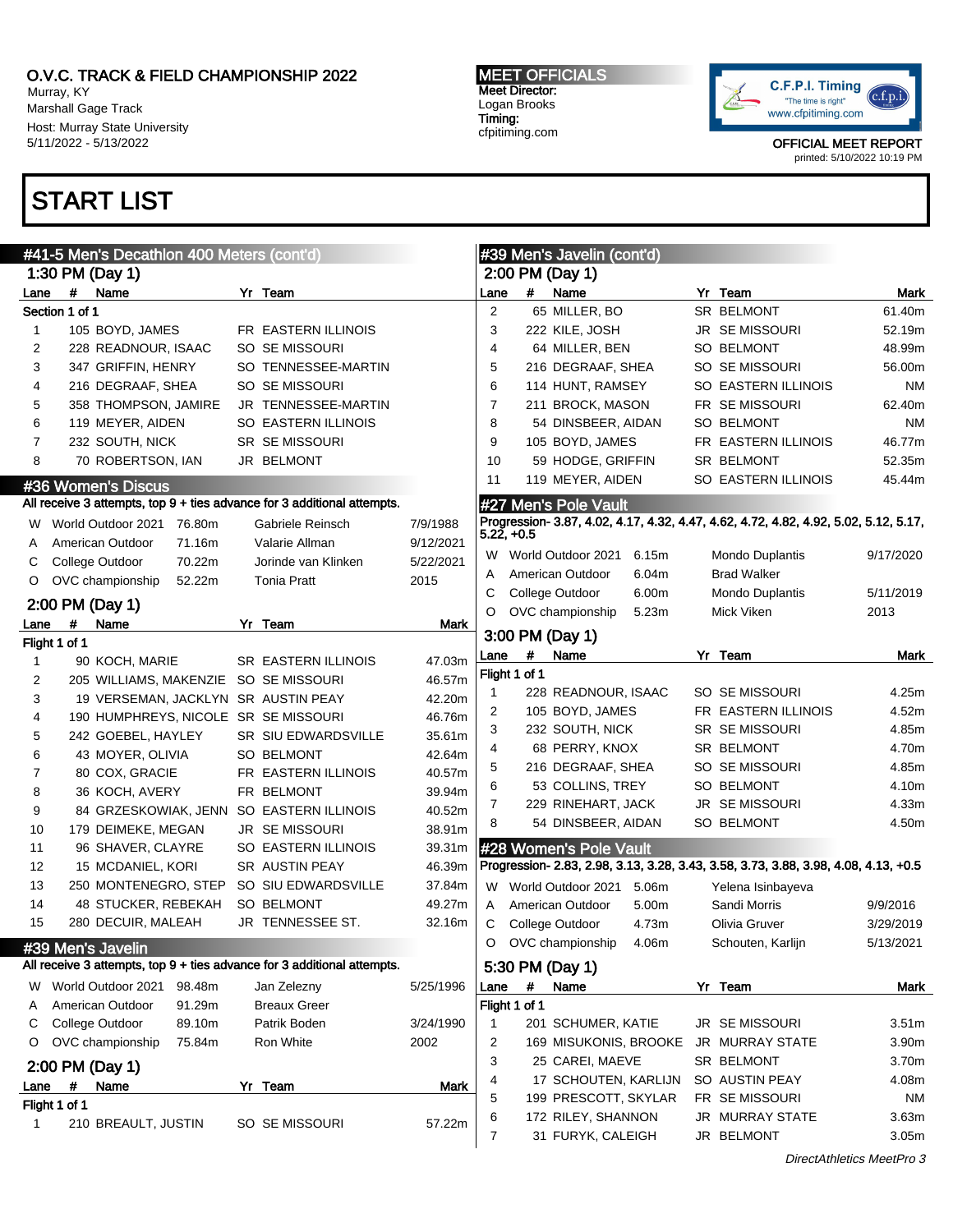Murray, KY Marshall Gage Track Host: Murray State University 5/11/2022 - 5/13/2022

## START LIST

MEET OFFICIALS Meet Director: Logan Brooks Timing: cfpitiming.com



|        |             | #28 Women's Pole Vault (cont'd)       |                                                            |           |                |             | #10 Women's 1500 Meters (cont'd) |                                                            |          |
|--------|-------------|---------------------------------------|------------------------------------------------------------|-----------|----------------|-------------|----------------------------------|------------------------------------------------------------|----------|
|        |             | 5:30 PM (Day 1)                       |                                                            |           |                |             |                                  | Prelims 5:50 PM (Day 1): (Top 5 per Heat + next 2 advance) |          |
| Lane   | #           | Name                                  | Yr Team                                                    | Mark      | Lane           | $\#$        | Name                             | Yr Team                                                    | Time     |
| 8      |             | 171 PAULY, JENNA                      | SO MURRAY STATE                                            | 3.78m     |                | Heat 1 of 2 |                                  |                                                            |          |
| 9      |             | 49 VAN DER MERWE, NI                  | FR BELMONT                                                 | 3.20m     | $\mathbf{1}$   |             | 174 SMITH, AINSLEY               | FR MURRAY STATE                                            | 4:55.50  |
| 10     |             | 100 THOMAS, HALLEE                    | FR EASTERN ILLINOIS                                        | 3.13m     | 2              |             | 77 BUSHUE, KATE                  | <b>SR EASTERN ILLINOIS</b>                                 | 4:34.44  |
| 11     |             | 203 SILVERLAKE, NICOLE                | FR SE MISSOURI                                             | 3.30m     | 3              |             | 187 GRAY, MADALYN                | FR SE MISSOURI                                             | 4:46.59  |
| 12     |             | 162 KINDER, JESSICA                   | JR MURRAY STATE                                            | 3.03m     | 4              |             | 34 HALLUM, LILY                  | JR BELMONT                                                 | 4:32.77  |
| 13     |             | 188 GRIFFITHS, BAILY                  | <b>JR SE MISSOURI</b>                                      | <b>NM</b> | 5              |             | 141 TARLTON, LAIKIN              | SO MOREHEAD STATE                                          | 4:52.78  |
| 14     |             | 29 FINKELDEY, TYRA                    | SR BELMONT                                                 | 3.88m     | 6              |             | 308 CESNIK, TINA                 | SR TENNESSEE TECH                                          | NT       |
|        |             | #9 Men's 1500 Meters                  |                                                            |           | $\overline{7}$ |             | 325 EIMER, RITA                  | FR TENNESSEE-MARTIN                                        | 4:58.27  |
| W.     |             | World Outdoor 2021<br>3:26.00         | Hicham El Guerrouj                                         | 7/14/1998 | 8              |             | 243 GWALTNEY, CAROLIN            | SO SIU EDWARDSVILLE                                        | 5:11.53  |
| A      |             | American Outdoor<br>3:29.30           | <b>Bernard Lagat</b>                                       |           | 9              |             | 327 HOLLIDAY, VICTORIA           | FR TENNESSEE-MARTIN                                        | 5:04.07  |
| С      |             | College Outdoor<br>3:34.68            | <b>Yared Nuguse</b>                                        | 5/13/2021 | 10             |             | 248 LEMKE, EMILY                 | SR SIU EDWARDSVILLE                                        | 4:56.94  |
| O      |             | OVC championship<br>3:44.64           | Ray Flynn                                                  | 1977      | 11             |             | 140 SINGLETON, LUCY              | FR MOREHEAD STATE                                          | 4:46.78  |
|        |             |                                       |                                                            |           |                | Heat 2 of 2 |                                  |                                                            |          |
|        |             |                                       | Prelims 5:30 PM (Day 1): (Top 5 per Heat + next 2 advance) |           | $\mathbf{1}$   |             | 184 FOX, TAYLOR                  | SO SE MISSOURI                                             | 4:29.73  |
| Lane   | #           | Name                                  | Yr Team                                                    | Time      | 2              |             | 32 GARTER, BROOKE                | SO BELMONT                                                 | 4:38.13  |
|        | Heat 1 of 2 |                                       |                                                            |           | 3              |             | 258 WOOD, GABBY                  | SR SIU EDWARDSVILLE                                        | 5:13.21  |
| 1      |             | 219 GARRETT, TERRICO                  | SO SE MISSOURI                                             | 3:54.91   | $\overline{4}$ |             | 197 PAYTON, BRIANNA              | SO SE MISSOURI                                             | 4:47.15  |
| 2      |             | 290 BARGE, THADDEE                    | FR TENNESSEE ST.                                           | 4:12.18   | 5              |             | 93 MABRY, SAM                    | JR EASTERN ILLINOIS                                        | 4:55.58  |
| 3      |             | 343 DAVIS, COLE                       | SO TENNESSEE-MARTIN                                        | 3:54.45   | 6              |             | 285 MYERS, AJMON                 | FR TENNESSEE ST.                                           | 5:15.91  |
| 4      |             | 233 SOWERBY, BYRON                    | <b>SO SE MISSOURI</b>                                      | 3:57.03   | $\overline{7}$ |             | 334 TANKERSLEY, LYDIA            | FR TENNESSEE-MARTIN                                        | 4:56.21  |
| 5      |             | 146 FORREST, JARRETT                  | SO MOREHEAD STATE                                          | 3.57.83   | 8              |             | 85 HAACKE, KYLIE                 | FR EASTERN ILLINOIS                                        | 5:00.33  |
| 6      |             | 52 BIRNIE, FINN                       | JR BELMONT                                                 | ΝT        | 9              |             | 328 LACHANCE, BLAYNE             | SO TENNESSEE-MARTIN                                        | 5:00.90  |
| 7      |             | 224 LITTLE, NOAH                      | SO SE MISSOURI                                             | 3:59.47   | 10             |             | 13 MARTIN, SARA                  | SR AUSTIN PEAY                                             | 4:48.48  |
| 8      |             | 126 ROMANO, FRANCESC                  | <b>JR EASTERN ILLINOIS</b>                                 | 3:59.15   | 11             |             | 182 EASTMAN, HANNAH              | SO SE MISSOURI                                             | 4:44.24  |
| 9      |             | 275 WOODARD, CAMERO                   | SO SIU EDWARDSVILLE                                        | 4:16.15   |                |             | #17 Men's 400m Hurdles           |                                                            |          |
| 10     | Heat 2 of 2 | 73 VANDERKOLK, KEVIN                  | FR BELMONT                                                 | 3:50.33   | W              |             | World Outdoor 2021<br>45.94      | Karsten Warholm                                            | 8/3/2021 |
|        |             |                                       | SO EASTERN ILLINOIS                                        | 3:56.58   | Α              |             | American Outdoor<br>46.17        | Rai Benjamin                                               | 8/3/2021 |
| 1<br>2 |             | 121 MURPHY, TREVOR<br>338 BLYTH, JACK | JR TENNESSEE-MARTIN                                        | 4:04.06   | С              |             | College Outdoor<br>47.56         | Rai Benjamin                                               | 6/8/2018 |
| 3      |             |                                       | JR TENNESSEE-MARTIN                                        | 3:52.46   | O              |             | OVC championship<br>50.14        | Russell Holloway                                           | 1977     |
| 4      |             | 352 MCNAIR, LUKE<br>145 EMBRY, KYLE   | SO MOREHEAD STATE                                          | 3:58.02   |                |             |                                  | Prelims 6:10 PM (Day 1): (Top 2 per Heat + next 4 advance) |          |
| 5      |             | 132 WHITAKER, JOSHUA                  | SO EASTERN ILLINOIS                                        | 3:53.98   | Lane           | #           | Name                             | Yr Team                                                    | Time     |
| 6      |             | 298 SMITH, NICHOLAS                   | FR TENNESSEE ST.                                           | 4:23.71   |                | Heat 1 of 2 |                                  |                                                            |          |
| 7      |             | 120 MORALES, ISAI                     | FR EASTERN ILLINOIS                                        | 3:56.17   | 2              |             | 302 WARREN, KIYONTAE             | JR TENNESSEE ST.                                           | 54.99    |
| 8      |             | 348 HALL, HUDSON                      | FR TENNESSEE-MARTIN                                        | 4:04.39   | 3              |             | 236 WOOD, BROCK                  | SO SE MISSOURI                                             | 55.12    |
| 9      |             | 234 SPLITT, JUSTIN                    | SO SE MISSOURI                                             | 3:58.07   | 4              |             | 292 CHICHESTER, ZAVAN            | SR TENNESSEE ST.                                           | 1:00.24  |
| 10     |             | 274 WALTERS, ZACH                     | SO SIU EDWARDSVILLE                                        | 4:20.34   | 5              |             | 345 FRY, BRADY                   | JR TENNESSEE-MARTIN                                        | 56.60    |
|        |             |                                       |                                                            |           | 6              |             | 303 WILLIAMS, HASANI             | FR TENNESSEE ST.                                           | 56.32    |
|        |             | #10 Women's 1500 Meters               |                                                            |           | 7              |             | 266 LEHMAN, TAYLOR               | FR SIU EDWARDSVILLE                                        | 1:01.49  |
| W      |             | World Outdoor 2021<br>3:50.07         | Genzebe Dibaba                                             | 7/17/2015 |                |             |                                  |                                                            |          |
| Α      |             | American Outdoor<br>3:56.29           | Shannon Rowbury                                            | 7/17/2015 | 2              | Heat 2 of 2 | 60 HOROWITZ, GARRET              | JR BELMONT                                                 | 56.23    |
| С      |             | College Outdoor<br>3:59.90            | Jenny Simpson                                              |           | 3              |             | 104 BAKER, RILEY                 | JR EASTERN ILLINOIS                                        | 52.61    |
| O      |             | OVC championship<br>4:23.20           | <b>Haley Yost</b>                                          | 5/13/2017 | 4              |             | 51 BARNHART, NOAH                | SR BELMONT                                                 | 57.54    |
|        |             |                                       |                                                            |           | 5              |             | 223 LAY, DILLON                  | SR SE MISSOURI                                             | 56.64    |
|        |             |                                       |                                                            |           | 6              |             | 110 DOWNS, GREGORY               | SO EASTERN ILLINOIS                                        | 55.86    |
|        |             |                                       |                                                            |           |                |             |                                  |                                                            |          |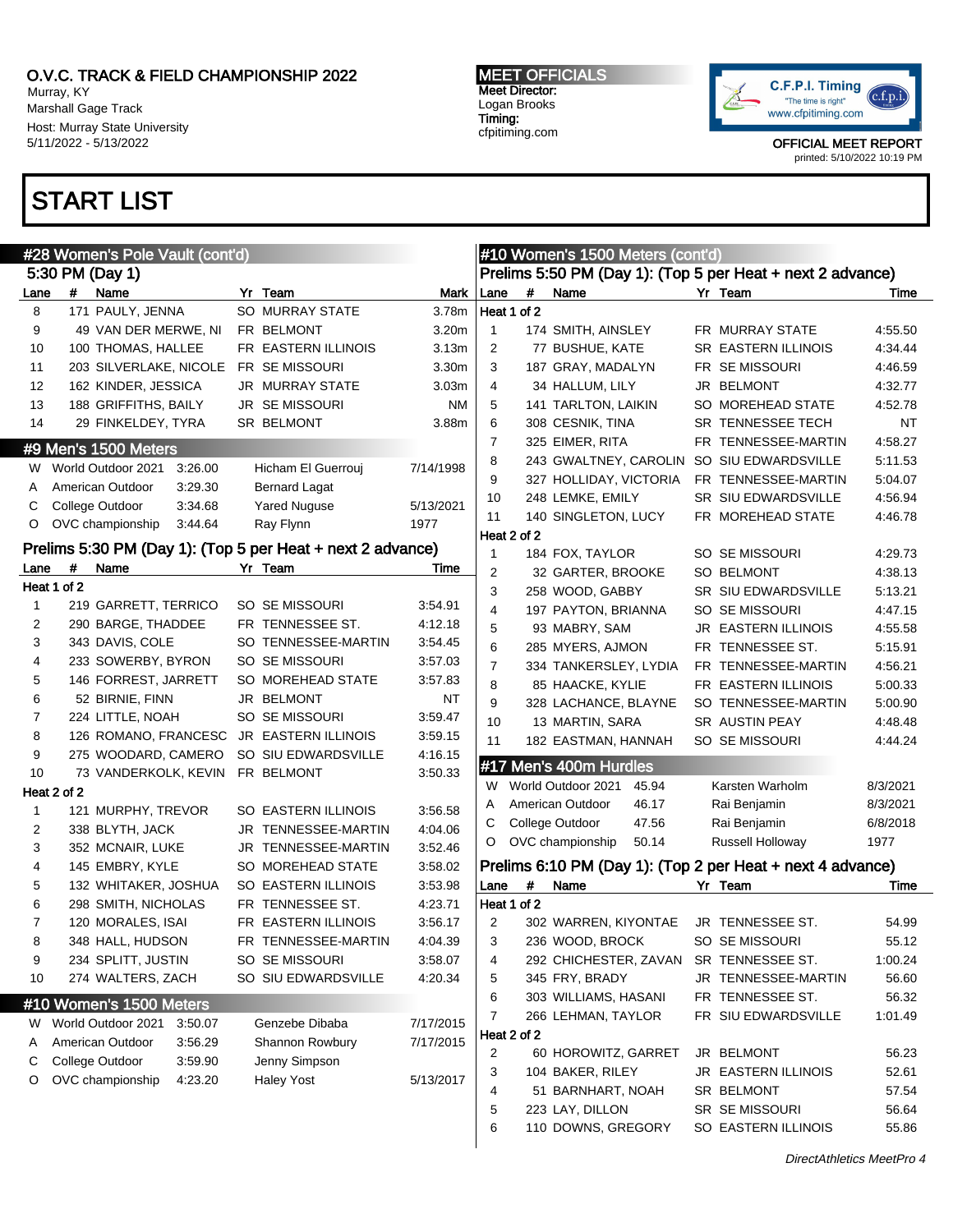Murray, KY Marshall Gage Track Host: Murray State University 5/11/2022 - 5/13/2022

## START LIST

MEET OFFICIALS Meet Director: Logan Brooks Timing: cfpitiming.com



OFFICIAL MEET REPORT

| printed: 5/10/2022 10:19 PM |  |
|-----------------------------|--|
|-----------------------------|--|

|                | #18 Women's 400m Hurdles                                   |                            |           |                | #4 Women's 200 Meters                        |          |                                                            |           |
|----------------|------------------------------------------------------------|----------------------------|-----------|----------------|----------------------------------------------|----------|------------------------------------------------------------|-----------|
| W.             | World Outdoor 2021<br>51.46                                | Sydney McLaughlin          | 8/4/2021  | W              | World Outdoor 2021                           | 21.34    | Florence Griffith-Joyner                                   | 9/29/1988 |
| A              | American Outdoor<br>51.46                                  | Sydney McLaughlin          | 8/4/2021  | Α              | American Outdoor                             | 21.34    | Florence Griffith Joyner                                   | 9/29/1988 |
| С              | College Outdoor<br>52.75                                   | Sydney McLaughlin          | 5/13/2018 | С              | College Outdoor                              | 22.02    | Kyra Jefferson                                             | 6/17/2017 |
| O              | OVC championship<br>58.37                                  | Tanika Smotherman          | 2002      | O              | OVC championship                             | 23.02    | Naasha Robinson                                            | 5/12/2018 |
|                |                                                            |                            |           |                |                                              |          |                                                            |           |
|                | Prelims 6:25 PM (Day 1): (Top 2 per Heat + next 4 advance) |                            |           |                |                                              |          | Prelims 6:55 PM (Day 1): (Top 2 per Heat + next 2 advance) |           |
| Lane           | #<br>Name<br>Heat 1 of 2                                   | Yr Team                    | Time      | Lane           | #<br>Name<br>Heat 1 of 3                     |          | Yr Team                                                    | Time      |
| 1              | 45 PRUITT, CAROLINE                                        | SR BELMONT                 | 1:02.84   | 1              |                                              |          | JR TENNESSEE-MARTIN                                        | 27.98     |
|                | 276 BODDIE, ZORA                                           | FR TENNESSEE ST.           | 1:04.74   | 2              | 335 TAYLOR, ADDISON<br>244 HAJDEROVIC, LEJLA |          | SR SIU EDWARDSVILLE                                        | 25.73     |
| 2              | 102 WOJCICKI, MCKENNA                                      |                            |           |                |                                              |          |                                                            |           |
| 3              |                                                            | SO EASTERN ILLINOIS        | 1:04.63   | 3              | 158 HAGANS, RACHEL                           |          | JR MURRAY STATE                                            | 23.75     |
| 4              | 284 JOHNSON, EMANI                                         | SO TENNESSEE ST.           | 1:03.95   | 4              | 22 WILDER, KYRA                              |          | JR AUSTIN PEAY                                             | 24.36     |
| 5              | 153 DAVIS, AMYAH                                           | FR MURRAY STATE            | 1:03.94   | 5              | 194 MILES, BREANNA                           |          | SO SE MISSOURI                                             | 24.04     |
| 6              | 26 CLARK, KAYLI                                            | <b>SO BELMONT</b>          | 1:08.39   | 6              | 324 CHAPMAN, JANAY                           |          | SO TENNESSEE-MARTIN                                        | 24.98     |
| $\overline{7}$ | 319 RUSH, DIAMOND                                          | FR TENNESSEE TECH          | 1:06.77   | 7              | 312 HOLMAN, ASHTIN                           |          | SO TENNESSEE TECH                                          | 26.45     |
|                | Heat 2 of 2                                                |                            |           | 8              | 333 SMITH, SANAA                             |          | FR TENNESSEE-MARTIN                                        | 26.71     |
| 2              | 98 STINSON, SHANISA                                        | <b>SO EASTERN ILLINOIS</b> | 1:04.36   |                | Heat 2 of 3                                  |          |                                                            |           |
| 3              | 27 COCKERHAM, GEOR                                         | FR BELMONT                 | 1:04.50   | $\mathbf{1}$   | 178 COGIO, SANDREA                           |          | SO SE MISSOURI                                             | 26.68     |
| 4              | 100 THOMAS, HALLEE                                         | FR EASTERN ILLINOIS        | 1:04.99   | 2              | 91 KOLLORE, AKIYA                            |          | SO EASTERN ILLINOIS                                        | 24.31     |
| 5              | 189 HARDIN, LAILA                                          | SO SE MISSOURI             | 1:02.94   | 3              | 336 WYATT, JAYLEANA                          |          | FR TENNESSEE-MARTIN                                        | 25.40     |
| 6              | 28 DIEBENOW, MICHELL                                       | <b>SO BELMONT</b>          | 1:02.85   | 4              | 10 JOHNSON, TIYANNA                          |          | SR AUSTIN PEAY                                             | 25.03     |
| $\overline{7}$ | 21 WALLACE, MADI                                           | FR AUSTIN PEAY             | 1:05.06   | 5              | 41 MOORE, EMORY                              |          | FR BELMONT                                                 | 24.18     |
|                | #3 Men's 200 Meters                                        |                            |           | 6              | 16 PHILLIPS, KENISHA                         |          | SO AUSTIN PEAY                                             | 23.61     |
| W.             | World Outdoor 2021<br>19.19                                | Usain Bolt                 | 8/20/2009 | 7              | 281 HENRY, TARYN                             |          | SO TENNESSEE ST.                                           | 26.52     |
| A              | American Outdoor<br>19.32                                  | Michael Johnson            | 8/1/1996  |                | Heat 3 of 3                                  |          |                                                            |           |
| С              | College Outdoor<br>19.69                                   | <b>Walter Dix</b>          | 5/25/2007 | 1              | 160 JAMES, TELIYAH                           |          | SO MURRAY STATE                                            | 23.95     |
| $\circ$        | OVC championship<br>20.56                                  | Dwight Johnson             | 1985      | 2              | 163 MALONE, HANNAH                           |          | SO MURRAY STATE                                            | 23.79     |
|                |                                                            |                            |           | 3              | 135 JONES, DALLAS                            |          | JR MOREHEAD STATE                                          | 27.42     |
|                | Prelims 6:40 PM (Day 1): (Top 2 per Heat + next 4 advance) |                            |           | 4              | 277 BRANIGAN, SANURA                         |          | FR TENNESSEE ST.                                           | 24.47     |
| Lane           | #<br>Name                                                  | Yr Team                    | Time      | 5              | 288 SMITH, INDIA                             |          | SO TENNESSEE ST.                                           | 25.76     |
|                | Heat 1 of 2                                                |                            |           | 6              | 181 DWAAH, LEANZA                            |          | SO SE MISSOURI                                             | 25.74     |
| 1              | 208 BARTLETT, XZAVIER                                      | FR SE MISSOURI             | 23.22     | $\overline{7}$ | 89 JOHNSON, ZAKIYA                           |          | SO EASTERN ILLINOIS                                        | 24.64     |
| 2              | 291 BRUMFIELD, R'LAZON                                     | SR TENNESSEE ST.           | 21.78     | 8              | 137 LEE, TAYLA                               |          | SO MOREHEAD STATE                                          | 27.80     |
| 3              | 230 SCHWAB, COLLIN                                         | <b>SR SE MISSOURI</b>      | 22.02     |                | #13 Men's 10000 Meters                       |          |                                                            |           |
| 4              | 299 STEWARD, MARIUS                                        | FR TENNESSEE ST.           | 21.99     | W              | World Outdoor 2021                           | 26:11.00 | Joshua Cheptegei                                           | 10/7/2020 |
| 5              | 124 PERRIN, JAHLEEL                                        | SO EASTERN ILLINOIS        | 21.74     | A              | American Outdoor                             | 26:44.36 | Galen Rupp                                                 | 5/30/2015 |
| 6              | 269 NUZZO, ROBERT                                          | JR SIU EDWARDSVILLE        | 21.37     |                | College Outdoor                              | 27:08.49 | Sam Chelanga                                               | 5/1/2010  |
| 7              | 295 JELKS, AMARI                                           | SO TENNESSEE ST.           | 22.70     | С              |                                              |          |                                                            |           |
|                | Heat 2 of 2                                                |                            |           | O              | OVC championship                             | 28:39.64 | Dave Murphy                                                | 1979      |
| $\overline{c}$ | 351 MARTIN, COLBY                                          | SO TENNESSEE-MARTIN        | 22.66     |                | 7:15 PM (Day 1)                              |          |                                                            |           |
| 3              | 297 JOYNER, TYJHIR                                         | FR TENNESSEE ST.           | 21.84     | Lane           | #<br>Name                                    |          | Yr Team                                                    | Time      |
| 4              | 268 MCCARTHY, CONOR                                        | SR SIU EDWARDSVILLE        | 21.50     |                | Section 1 of 1                               |          |                                                            |           |
| 5              | 113 HOPKINS, SEAN                                          | FR EASTERN ILLINOIS        | 21.91     | $\mathbf{1}$   | 346 GLOSSER, COLTEN                          |          | SO TENNESSEE-MARTIN                                        | NT        |
| 6              | 337 ASKEW, JOHN COLLI                                      | SO TENNESSEE-MARTIN        | 22.45     | 2              | 118 MARCOS, JAIME                            |          | SR EASTERN ILLINOIS                                        | 30:08.78  |
| $\overline{7}$ | 117 JOHNSON, RICKY                                         | SO EASTERN ILLINOIS        | 21.42     | 3              | 272 PRENZLER, ROLAND                         |          | SO SIU EDWARDSVILLE                                        | 30:29.61  |
|                |                                                            |                            |           | 4              | 125 PILAT, ANDREW                            |          | JR EASTERN ILLINOIS                                        | 31:05.19  |
|                |                                                            |                            |           | 5              | 67 NAEGER, BEN                               |          | SR BELMONT                                                 | NT        |

6 115 JACOBO, RICHIE SO EASTERN ILLINOIS NT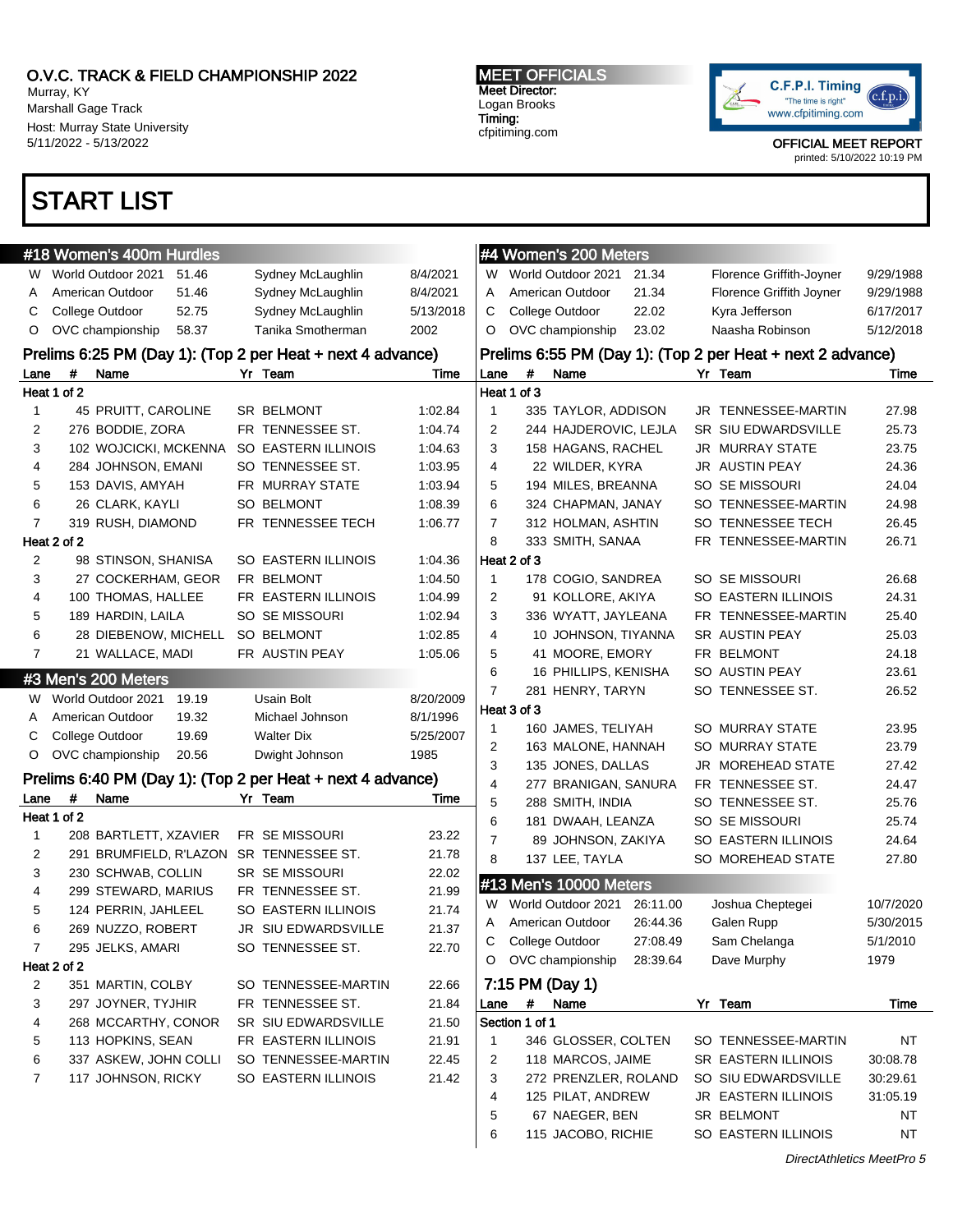Murray, KY Marshall Gage Track Host: Murray State University 5/11/2022 - 5/13/2022

# START LIST

#### MEET OFFICIALS Meet Director: Logan Brooks Timing: cfpitiming.com



|                |                | #13 Men's 10000 Meters (cont'd)    |                            |           |              |               | #41-6 Men's Decathion 110m Hurdles (cont'd) |        |                                            |           |
|----------------|----------------|------------------------------------|----------------------------|-----------|--------------|---------------|---------------------------------------------|--------|--------------------------------------------|-----------|
|                |                | 7:15 PM (Day 1)                    |                            |           |              |               | 9:00 AM (Day 2)                             |        |                                            |           |
| Lane           | #              | Name                               | Yr Team                    | Time      | Lane         | #             | Name                                        |        | Yr Team                                    |           |
| $\overline{7}$ |                | 212 CIMMARUSTI, NICK               | FR SE MISSOURI             | NT        | 2            |               | 70 ROBERTSON, IAN                           |        | JR BELMONT                                 |           |
| 8              |                | 71 SHAFFER, ZAC                    | SO BELMONT                 | NT        | 4            |               | 358 THOMPSON, JAMIRE                        |        | JR TENNESSEE-MARTIN                        |           |
| 9              |                | 353 OGLESBY, WILL                  | JR TENNESSEE-MARTIN        | 31:36.62  | 6            |               | 228 READNOUR, ISAAC                         |        | SO SE MISSOURI                             |           |
| 10             |                | 58 HAMMER, ETHAN                   | <b>SO BELMONT</b>          | NT        | 8            |               | 347 GRIFFIN, HENRY                          |        | SO TENNESSEE-MARTIN                        |           |
| 11             |                | 226 MODROW, AARON                  | SO SE MISSOURI             | 33:42.86  |              |               |                                             |        |                                            |           |
| 12             |                | 148 VOGELPOHL, JACOB               | SO MOREHEAD STATE          | NT        |              |               |                                             |        | #42-5 Women's Outdoor Heptathlon Long Jump |           |
| 13             |                | 354 PAYNE, GEORGE                  | SO TENNESSEE-MARTIN        | NT        | W            |               | World Outdoor 2021 7.52m                    |        | Galina Chistyakova                         | 6/11/1988 |
| 14             |                | 356 SCHELL, ALEXZANDE              | SR TENNESSEE-MARTIN        | NT        | Α            |               | American Outdoor                            | 7.49m  | Jackie Joyner-Kersee                       | 5/22/1994 |
| 15             |                | 112 HATFIELD, DUSTIN               | <b>JR EASTERN ILLINOIS</b> | 28:41.86  | С            |               | College Outdoor                             | 7.14m  | <b>Tara Davis</b>                          | 3/25/2021 |
| 16             |                | 220 GLEASON, SETH                  | SO SE MISSOURI             | NT        | O            |               | OVC championship                            | 6.38m  | <b>Clairwin Dameus</b>                     | 2016      |
|                |                |                                    |                            |           |              |               | 9:30 AM (Day 2)                             |        |                                            |           |
|                |                | #14 Women's 10000 Meters           |                            |           | Lane         | $\#$          | Name                                        |        | Yr Team                                    |           |
| W              |                | World Outdoor 2021<br>29:01.03     | Letesembet Gidey           | 6/8/2021  |              | Flight 1 of 1 |                                             |        |                                            |           |
| A              |                | American Outdoor<br>30:13.17       | Molly Huddle               | 8/12/2016 | 1            |               | 279 DARRETT, ALAYNA                         |        | FR TENNESSEE ST.                           |           |
| С              |                | College Outdoor<br>31:18.07        | Lisa Uhl                   | 3/26/2010 | 2            |               | 171 PAULY, JENNA                            |        | SO MURRAY STATE                            |           |
| O              |                | OVC championship<br>35:44.90       | Una Britton                | 2015      | 3            |               | 193 MCGINNITEY, KAITLY                      |        | SO SE MISSOURI                             |           |
|                |                | 8:00 PM (Day 1)                    |                            |           | 4            |               | 175 VOLLET, ANNA                            |        | JR MURRAY STATE                            |           |
| Lane           | #              | Name                               | Yr Team                    | Time      | 5            |               | 304 AKILI, ANYA                             |        | SO TENNESSEE TECH                          |           |
|                | Section 1 of 1 |                                    |                            |           | 6            |               | 278 BRYANT, NATALYA                         |        | FR TENNESSEE ST.                           |           |
| 1              |                | 134 COPHER, ISABELLA               | SO MOREHEAD STATE          | ΝT        | 7            |               | 156 FLETCHER, MEGHAN                        |        | SO MURRAY STATE                            |           |
| 2              |                | 177 BOESSEN, JANE                  | <b>SR SE MISSOURI</b>      | 37:03.68  |              |               |                                             |        |                                            |           |
| 3              |                | 161 KIMUTAI, RUTH                  | FR MURRAY STATE            | 38:27.39  |              |               | #41-7 Men's Decathlon Discus                |        |                                            |           |
| 4              |                | 50 VANDERKOLK, KAITL               | FR BELMONT                 | NT        | W            |               | World Outdoor 2021                          | 74.08m | Jurgen Schult                              | 6/6/1986  |
| 5              |                | 154 DAY, BREANNA                   | SO MURRAY STATE            | 40:37.27  | Α            |               | American Outdoor                            | 72.34m | <b>Ben Plucknett</b>                       | 7/7/1981  |
| 6              |                | 321 WYLES, RUBY                    | SO TENNESSEE TECH          | ΝT        | С            |               | College Outdoor                             | 68.16m | Julian Wruck                               | 6/1/2013  |
| $\overline{7}$ |                | 78 CARLSON, LINDSEY                | SR EASTERN ILLINOIS        | 34:13.10  | O            |               | OVC championship                            | 54.61m | <b>Chuck Eneix</b>                         | 1973      |
| 8              |                | 86 HANCOCK, AUDREY                 | SO EASTERN ILLINOIS        | NT        |              |               | 9:45 AM (Day 2)                             |        |                                            |           |
| 9              |                | 204 SMITH, HALEY                   | FR SE MISSOURI             | <b>NT</b> | Lane         | $\#$          | Name                                        |        | Yr Team                                    |           |
| 10             |                | 241 FISCHER, ALEXIS                | SO SIU EDWARDSVILLE        | 38:51.17  |              | Flight 1 of 1 |                                             |        |                                            |           |
| 11             |                | 200 RUSSOM, SARAH                  | FR SE MISSOURI             | NT        | $\mathbf{1}$ |               | 70 ROBERTSON, IAN                           |        | JR BELMONT                                 |           |
| 12             |                | 133 BUSH, MEGAN                    | FR MOREHEAD STATE          | NT        | 2            |               | 228 READNOUR, ISAAC                         |        | SO SE MISSOURI                             |           |
|                |                |                                    |                            |           | 3            |               | 119 MEYER, AIDEN                            |        | SO EASTERN ILLINOIS                        |           |
|                |                | #41-6 Men's Decathlon 110m Hurdles |                            |           | 4            |               | 358 THOMPSON, JAMIRE                        |        | JR TENNESSEE-MARTIN                        |           |
| w              |                | World Outdoor 2021 12.80           | <b>Aries Merritt</b>       | 9/7/2012  | 5            |               | 105 BOYD, JAMES                             |        | FR EASTERN ILLINOIS                        |           |
|                |                | American Outdoor<br>12.80          | <b>Aries Merritt</b>       | 9/7/2012  | 6            |               | 216 DEGRAAF, SHEA                           |        | <b>SO SE MISSOURI</b>                      |           |
|                |                | College Outdoor<br>12.98           | <b>Grant Holloway</b>      | 6/7/2019  | 7            |               | 347 GRIFFIN, HENRY                          |        | SO TENNESSEE-MARTIN                        |           |
| O              |                | OVC championship<br>13.89          | Ron Bramlett               | 1999      | 8            |               | 232 SOUTH, NICK                             |        | SR SE MISSOURI                             |           |
|                |                | 9:00 AM (Day 2)                    |                            |           |              |               |                                             |        |                                            |           |
| Lane           | $\#$           | Name                               | Yr Team                    |           |              |               | #42-6 Women's Outdoor Heptathlon Javelin    |        |                                            |           |
|                | Section 1 of 2 |                                    |                            |           | W            |               | World Outdoor 2021 72.28m                   |        | Barbora Spotakova                          | 9/13/2008 |
| 2              |                | 216 DEGRAAF, SHEA                  | SO SE MISSOURI             |           | Α            |               | American Outdoor                            | 67.10m | Maggie Malone                              | 7/17/2021 |
| 4              |                | 105 BOYD, JAMES                    | FR EASTERN ILLINOIS        |           | С            |               | College Outdoor                             | 62.19m | Maggie Malone                              | 6/9/2016  |
| 6              |                | 232 SOUTH, NICK                    | SR SE MISSOURI             |           | O            |               | OVC championship                            | 46.28m | Samantha Espiricueta                       | 2010      |
| 8              |                | 119 MEYER, AIDEN                   | SO EASTERN ILLINOIS        |           |              |               | 10:45 AM (Day 2)                            |        |                                            |           |
|                | Section 2 of 2 |                                    |                            |           | Lane         | #             | Name                                        |        | Yr Team                                    |           |
|                |                |                                    |                            |           |              | Flight 1 of 1 |                                             |        |                                            |           |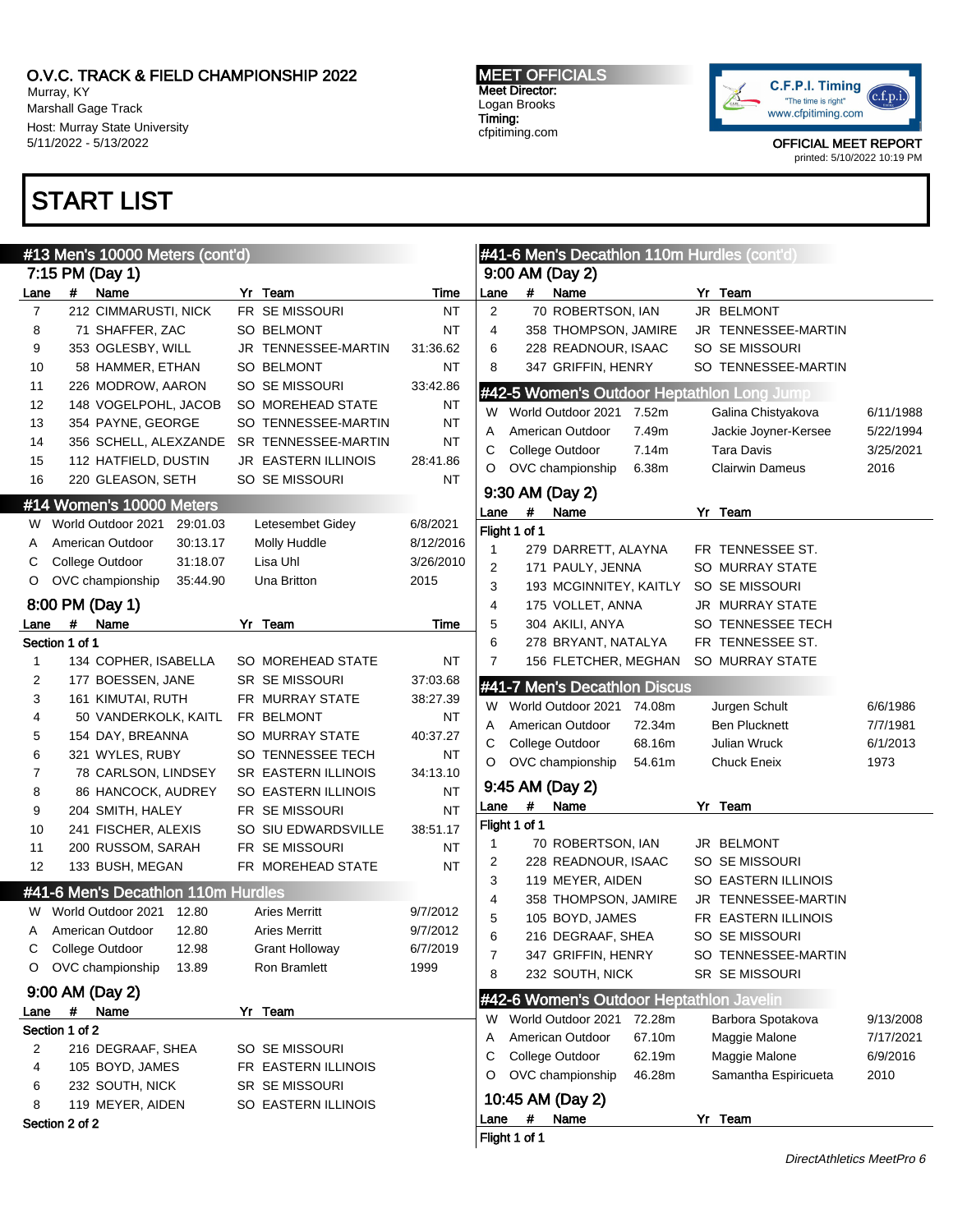Murray, KY Marshall Gage Track Host: Murray State University 5/11/2022 - 5/13/2022

# START LIST

MEET OFFICIALS Meet Director: Logan Brooks Timing: cfpitiming.com



|              | #42-6 Women's Outdoor Heptathlon Javelin (cont'd |                        |                   |                |                | #41-9 Men's Decathlon Javelin (cont'd) |         |                                                                         |           |
|--------------|--------------------------------------------------|------------------------|-------------------|----------------|----------------|----------------------------------------|---------|-------------------------------------------------------------------------|-----------|
|              | 10:45 AM (Day 2)                                 |                        |                   |                |                | 1:00 PM (Day 2)                        |         |                                                                         |           |
| Lane         | #<br>Name                                        | Yr Team                |                   | Lane           | #              | Name                                   |         | Yr Team                                                                 |           |
| $\mathbf{1}$ | 171 PAULY, JENNA                                 | SO MURRAY STATE        |                   |                | Flight 1 of 1  |                                        |         |                                                                         |           |
| 2            | 193 MCGINNITEY, KAITLY                           | SO SE MISSOURI         |                   | 1              |                | 216 DEGRAAF, SHEA                      |         | SO SE MISSOURI                                                          |           |
| 3            | 175 VOLLET, ANNA                                 | JR MURRAY STATE        |                   | 2              |                | 119 MEYER, AIDEN                       |         | SO EASTERN ILLINOIS                                                     |           |
| 4            | 304 AKILI, ANYA                                  | SO TENNESSEE TECH      |                   | 3              |                | 232 SOUTH, NICK                        |         | SR SE MISSOURI                                                          |           |
| 5            | 278 BRYANT, NATALYA                              | FR TENNESSEE ST.       |                   | 4              |                | 105 BOYD, JAMES                        |         | FR EASTERN ILLINOIS                                                     |           |
| 6            | 156 FLETCHER, MEGHAN                             | <b>SO MURRAY STATE</b> |                   | 5              |                | 358 THOMPSON, JAMIRE                   |         | JR TENNESSEE-MARTIN                                                     |           |
| 7            | 279 DARRETT, ALAYNA                              | FR TENNESSEE ST.       |                   | 6              |                | 228 READNOUR, ISAAC                    |         | SO SE MISSOURI                                                          |           |
|              | #41-8 Men's Decathlon Pole Vault                 |                        |                   | $\overline{7}$ |                | 70 ROBERTSON, IAN                      |         | JR BELMONT                                                              |           |
| W            | World Outdoor 2021<br>6.15m                      | Mondo Duplantis        | 9/17/2020         | 8              |                | 347 GRIFFIN, HENRY                     |         | SO TENNESSEE-MARTIN                                                     |           |
| A            | 6.04m<br>American Outdoor                        | <b>Brad Walker</b>     |                   |                |                | #41-10 Men's Decathlon 1500 Meters     |         |                                                                         |           |
| С            | College Outdoor<br>6.00m                         | Mondo Duplantis        | 5/11/2019         | W              |                | World Outdoor 2021                     | 3:26.00 | Hicham El Guerrouj                                                      | 7/14/1998 |
| O            | OVC championship<br>5.23m                        | Mick Viken             | 2013              | Α              |                | American Outdoor                       | 3:29.30 | <b>Bernard Lagat</b>                                                    |           |
|              | 11:00 AM (Day 2)                                 |                        |                   | С              |                | College Outdoor                        | 3:34.68 | <b>Yared Nuguse</b>                                                     | 5/13/2021 |
| Lane         | #<br>Name                                        | Yr Team                |                   | O              |                | OVC championship                       | 3:44.64 | Ray Flynn                                                               | 1977      |
|              | Flight 1 of 1                                    |                        |                   |                |                | 2:15 PM (Day 2)                        |         |                                                                         |           |
| 1            | 228 READNOUR, ISAAC                              | SO SE MISSOURI         |                   | Lane           | #              | Name                                   |         | Yr Team                                                                 |           |
| 2            | 105 BOYD, JAMES                                  | FR EASTERN ILLINOIS    |                   |                | Section 1 of 1 |                                        |         |                                                                         |           |
| 3            | 216 DEGRAAF, SHEA                                | SO SE MISSOURI         |                   | 1              |                | 105 BOYD, JAMES                        |         | FR EASTERN ILLINOIS                                                     |           |
| 4            | 347 GRIFFIN, HENRY                               | SO TENNESSEE-MARTIN    |                   | 2              |                | 216 DEGRAAF, SHEA                      |         | SO SE MISSOURI                                                          |           |
| 5            | 119 MEYER, AIDEN                                 | SO EASTERN ILLINOIS    |                   | 3              |                | 347 GRIFFIN, HENRY                     |         | SO TENNESSEE-MARTIN                                                     |           |
| 6            | 70 ROBERTSON, IAN                                | JR BELMONT             |                   | 4              |                | 119 MEYER, AIDEN                       |         | SO EASTERN ILLINOIS                                                     |           |
| 7            | 232 SOUTH, NICK                                  | SR SE MISSOURI         |                   | 5              |                | 228 READNOUR, ISAAC                    |         | SO SE MISSOURI                                                          |           |
| 8            | 358 THOMPSON, JAMIRE                             | JR TENNESSEE-MARTIN    |                   | 6              |                | 70 ROBERTSON, IAN                      |         | JR BELMONT                                                              |           |
|              |                                                  |                        |                   | $\overline{7}$ |                | 232 SOUTH, NICK                        |         | SR SE MISSOURI                                                          |           |
|              | #42-7 Women's Outdoor Heptathlon 800 Meters      |                        |                   | 8              |                | 358 THOMPSON, JAMIRE                   |         | JR TENNESSEE-MARTIN                                                     |           |
| W            | World Outdoor 2021<br>1:53.28                    | Jarmila Kratochvilova  | 7/26/1983         |                |                |                                        |         |                                                                         |           |
| Α            | American Outdoor<br>1:55.04                      | Athing Mu              | 8/21/2021         |                |                | #30 Women's Long Jump                  |         | All receive 3 attempts, top 9 + ties advance for 3 additional attempts. |           |
| С            | College Outdoor<br>1:55.04                       | Athing Mu              | 4/17/2021         |                |                |                                        |         |                                                                         |           |
| O            | OVC championship<br>2:07.71                      | Pam Raglin             | 1986              | W              |                | World Outdoor 2021 7.52m               |         | Galina Chistyakova                                                      | 6/11/1988 |
|              | 12:00 PM (Day 2)                                 |                        |                   | Α              |                | American Outdoor                       | 7.49m   | Jackie Joyner-Kersee                                                    | 5/22/1994 |
| Lane         | $\pmb{\#}$<br>Name                               | Yr Team                |                   | С              |                | College Outdoor                        | 7.14m   | <b>Tara Davis</b>                                                       | 3/25/2021 |
|              | Section 1 of 1                                   |                        |                   | O              |                | OVC championship                       | 6.38m   | <b>Clairwin Dameus</b>                                                  | 2016      |
| 1            | 156 FLETCHER, MEGHAN                             | SO MURRAY STATE        |                   |                |                | 2:30 PM (Day 2)                        |         |                                                                         |           |
| 2            | 304 AKILI, ANYA                                  | SO TENNESSEE TECH      |                   | Lane           | $\#$           | Name                                   |         | Yr Team                                                                 | Mark      |
| 3            | 193 MCGINNITEY, KAITLY                           | SO SE MISSOURI         |                   | Flight 1 of 2  |                |                                        |         |                                                                         |           |
| 4            | 279 DARRETT, ALAYNA                              | FR TENNESSEE ST.       |                   | 1              |                | 99 TARQUIN, TARYN                      |         | FR EASTERN ILLINOIS                                                     | 5.21m     |
| 5            | 171 PAULY, JENNA                                 | SO MURRAY STATE        |                   | 2              |                | 305 ALLEN, SAMARIA                     |         | SO TENNESSEE TECH                                                       | 5.32m     |
| 6            | 278 BRYANT, NATALYA                              | FR TENNESSEE ST.       |                   | 3              |                | 282 HOUSWORTH, ELAIN                   |         | SO TENNESSEE ST.                                                        | ΝM        |
| 7            | 175 VOLLET, ANNA                                 | <b>JR MURRAY STATE</b> |                   | 4              |                | 101 VOGT, HOLLY                        |         | SO EASTERN ILLINOIS                                                     | 5.23m     |
|              | #41-9 Men's Decathlon Javelin                    |                        |                   | 5              |                | 14 MCCLELLAND, CAMA                    |         | SO AUSTIN PEAY                                                          | 5.26m     |
|              | World Outdoor 2021<br>98.48m                     | Jan Zelezny            | 5/25/1996         | 6              |                | 238 BIVINS, JADE                       |         | SO SIU EDWARDSVILLE                                                     | ΝM        |
| W            | American Outdoor<br>91.29m                       | <b>Breaux Greer</b>    |                   | 7              |                | 11 KELLEY, JESSICA                     |         | SR AUSTIN PEAY                                                          | 5.01m     |
| Α            | College Outdoor<br>89.10m                        | Patrik Boden           |                   | 8              |                | 83 GRUSZKA, SUSAN                      |         | SO EASTERN ILLINOIS                                                     | 5.17m     |
| С            | OVC championship                                 | Ron White              | 3/24/1990<br>2002 | 9              |                | 246 KENNEDY, ISABELLE                  |         | SR SIU EDWARDSVILLE                                                     | 5.33m     |
| O            | 75.84m                                           |                        |                   |                |                |                                        |         |                                                                         |           |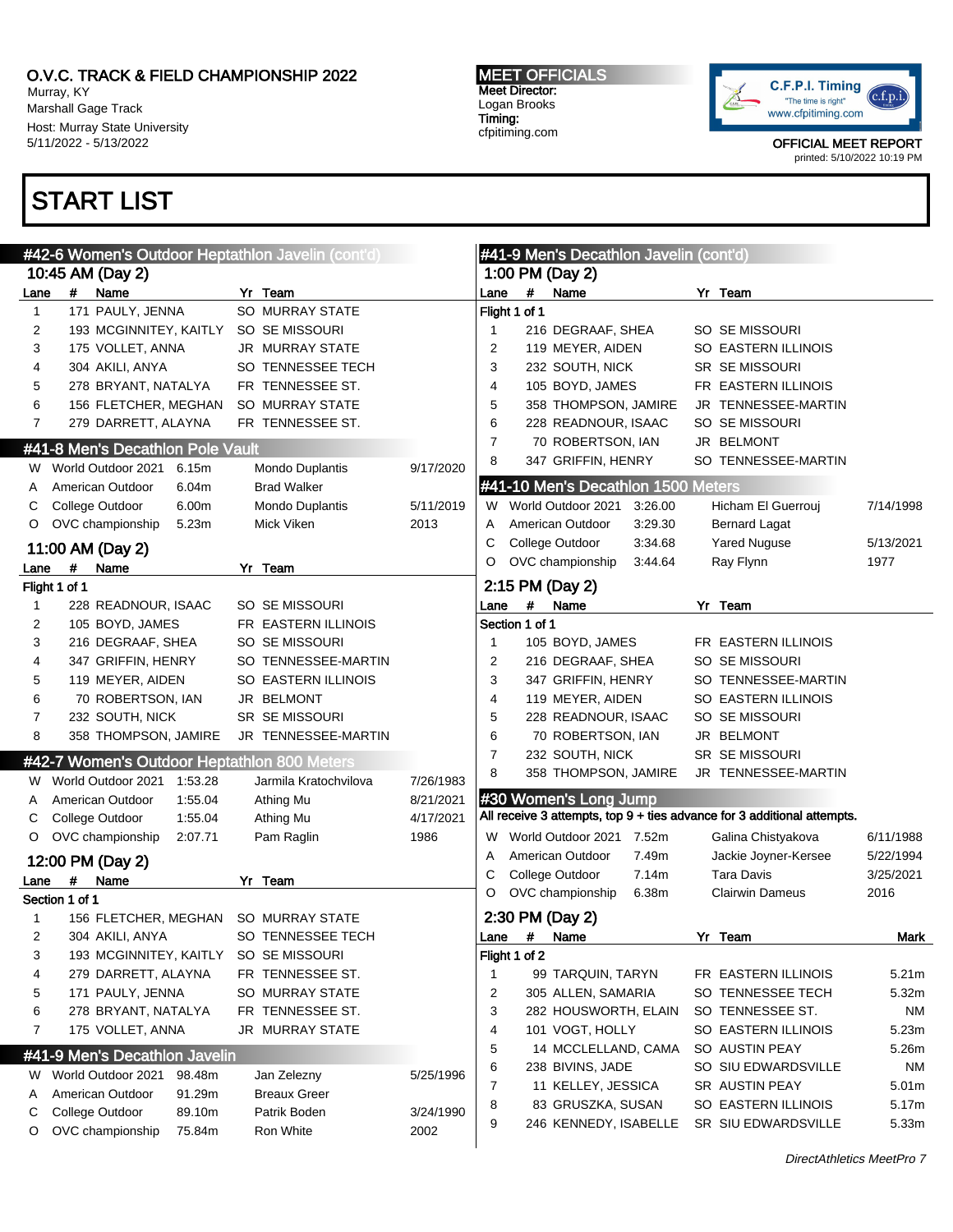Murray, KY Marshall Gage Track Host: Murray State University 5/11/2022 - 5/13/2022

# START LIST

MEET OFFICIALS Meet Director: Logan Brooks Timing: cfpitiming.com



|              |               | #30 Women's Long Jump (cont'd) |                                                                         |           |                |               | #38 Women's Hammer (cont'd)          |       |                                                                         |           |
|--------------|---------------|--------------------------------|-------------------------------------------------------------------------|-----------|----------------|---------------|--------------------------------------|-------|-------------------------------------------------------------------------|-----------|
|              |               | 2:30 PM (Day 2)                |                                                                         |           |                |               | 5:00 PM (Day 2)                      |       |                                                                         |           |
| Lane         | $\#$          | Name                           | Yr Team                                                                 | Mark      | Lane           | #             | Name                                 |       | Yr Team                                                                 | Mark      |
|              | Flight 2 of 2 |                                |                                                                         |           | $\mathbf{1}$   |               | 250 MONTENEGRO, STEP                 |       | SO SIU EDWARDSVILLE                                                     | 43.61m    |
| $\mathbf{1}$ |               | 156 FLETCHER, MEGHAN           | <b>SO MURRAY STATE</b>                                                  | 5.58m     | 2              |               | 80 COX, GRACIE                       |       | FR EASTERN ILLINOIS                                                     | 43.64m    |
| 2            |               | 284 JOHNSON, EMANI             | SO TENNESSEE ST.                                                        | 5.48m     | 3              |               | 289 SNOW, ADRIANA                    |       | SO TENNESSEE ST.                                                        | 39.27m    |
| 3            |               | 175 VOLLET, ANNA               | <b>JR MURRAY STATE</b>                                                  | 5.61m     | 4              |               | 242 GOEBEL, HAYLEY                   |       | SR SIU EDWARDSVILLE                                                     | 43.35m    |
| 4            |               | 198 POTTER, CIARA              | SO SE MISSOURI                                                          | 5.54m     | 5              |               | 280 DECUIR, MALEAH                   |       | JR TENNESSEE ST.                                                        | 41.64m    |
| 5            |               | 171 PAULY, JENNA               | <b>SO MURRAY STATE</b>                                                  | 5.67m     | 6              |               | 19 VERSEMAN, JACKLYN SR AUSTIN PEAY  |       |                                                                         | 41.26m    |
| 6            |               | 247 KRONE, DAKOTA              | SO SIU EDWARDSVILLE                                                     | 5.40m     | $\overline{7}$ |               | 256 TABRON, JAMIE                    |       | JR SIU EDWARDSVILLE                                                     | 41.16m    |
| 7            |               | 158 HAGANS, RACHEL             | <b>JR MURRAY STATE</b>                                                  | 6.59m     | 8              |               | 15 MCDANIEL, KORI                    |       | SR AUSTIN PEAY                                                          | 46.12m    |
| 8            |               | 193 MCGINNITEY, KAITLY         | SO SE MISSOURI                                                          | 5.40m     |                | Flight 2 of 2 |                                      |       |                                                                         |           |
| 9            |               | 38 LOUDERBACK, MORG            | <b>SR BELMONT</b>                                                       | 5.42m     | $\mathbf{1}$   |               | 179 DEIMEKE, MEGAN                   |       | <b>JR SE MISSOURI</b>                                                   | 52.47m    |
| 10           |               | 206 WILLIAMS, SERENA           | SO SE MISSOURI                                                          | 5.47m     | 2              |               | 48 STUCKER, REBEKAH                  |       | <b>SO BELMONT</b>                                                       | 53.97m    |
|              |               |                                |                                                                         |           | 3              |               | 190 HUMPHREYS, NICOLE SR SE MISSOURI |       |                                                                         | 60.01m    |
|              |               | #37 Men's Hammer               | All receive 3 attempts, top 9 + ties advance for 3 additional attempts. |           | 4              |               | 96 SHAVER, CLAYRE                    |       | SO EASTERN ILLINOIS                                                     | 48.39m    |
|              |               |                                |                                                                         |           | 5              |               | 205 WILLIAMS, MAKENZIE               |       | SO SE MISSOURI                                                          | 53.66m    |
| w            |               | World Outdoor 2021 86.74m      | Yuriy Sedykh                                                            | 8/30/1986 | 6              |               | 40 MATTSSON, JESSICA                 |       | SR BELMONT                                                              | 62.07m    |
| A            |               | American Outdoor<br>82.71m     | <b>Rudy Winkler</b>                                                     | 6/20/2021 | 7              |               |                                      |       | 84 GRZESKOWIAK, JENN SO EASTERN ILLINOIS                                | 48.74m    |
| С            |               | College Outdoor<br>81.94m      | <b>Balazs Kiss</b>                                                      | 5/19/1995 | 8              |               | 237 BARANSKA, DOMINIK                |       | JR SIU EDWARDSVILLE                                                     | 50.72m    |
| O            |               | OVC championship<br>63.59m     | Clark, Dylan                                                            | 5/13/2021 | 9              |               | 87 IVERSON, TAYLOR                   |       | SO EASTERN ILLINOIS                                                     | 46.89m    |
|              |               | 3:00 PM (Day 2)                |                                                                         |           |                |               |                                      |       |                                                                         |           |
| Lane         | #             | Name                           | Yr Team                                                                 | Mark      |                |               | #29 Men's Long Jump                  |       | All receive 3 attempts, top 9 + ties advance for 3 additional attempts. |           |
|              | Flight 1 of 1 |                                |                                                                         |           |                |               |                                      |       |                                                                         |           |
| 1            |               | 209 BLOMQUIST, LOGAN           | <b>SR SE MISSOURI</b>                                                   | 73.18m    | W              |               | World Outdoor 2021                   | 8.95m | <b>Mike Powell</b>                                                      | 8/30/1991 |
| 2            |               | 264 HATTEN, LUKE               | FR SIU EDWARDSVILLE                                                     | 39.72m    | A              |               | American Outdoor                     | 8.95m | <b>Mike Powell</b>                                                      | 8/30/1991 |
| 3            |               | 62 KAZIMOV, RIDVAN             | <b>SO BELMONT</b>                                                       | 57.24m    | С              |               | College Outdoor                      | 8.74m | <b>Erick Walder</b>                                                     | 4/2/1994  |
| 4            |               | 213 CLARK, DYLAN               | <b>JR SE MISSOURI</b>                                                   | 61.14m    | O              |               | OVC championship                     | 8.14m | Tommy Haynes                                                            | 1974      |
| 5            |               | 111 GLADIEUX, MATTHEW          | SO EASTERN ILLINOIS                                                     | 46.82m    |                |               | 5:00 PM (Day 2)                      |       |                                                                         |           |
| 6            |               | 74 WIDENER, CAL                | SR BELMONT                                                              | 55.02m    | Lane           | #             | Name                                 |       | Yr Team                                                                 | Mark      |
| 7            |               | 123 OLYSAV, BRADLEY            | SO EASTERN ILLINOIS                                                     | 56.33m    |                | Flight 1 of 1 |                                      |       |                                                                         |           |
| 8            |               | 61 JOSEPH, ROBERT              | FR BELMONT                                                              | 45.71m    | $\mathbf{1}$   |               | 53 COLLINS, TREY                     |       | SO BELMONT                                                              | 7.03m     |
| 9            |               | 106 BRAUNECKER, BO             | SO EASTERN ILLINOIS                                                     | 53.35m    | 2              |               | 114 HUNT, RAMSEY                     |       | SO EASTERN ILLINOIS                                                     | 7.75m     |
| 10           |               | 260 CARD, DANIEL               | <b>SR SIU EDWARDSVILLE</b>                                              | 48.93m    | 3              |               |                                      |       | 291 BRUMFIELD, R'LAZON SR TENNESSEE ST.                                 | 7.85m     |
| 11           |               | 235 SWADLEY, MARSHAL           | FR SE MISSOURI                                                          | 57.57m    | 4              |               | 122 NEAL, JOSIAH                     |       | SO EASTERN ILLINOIS                                                     | 6.66m     |
| 12           |               | 261 DEGRACIA, JOEL             | FR SIU EDWARDSVILLE                                                     | 47.42m    | 5              |               | 225 MATHUTHU, VICTOR                 |       | SR SE MISSOURI                                                          | 6.93m     |
| 13           |               | 131 SWISTAK, SEBASTIAN         | SO EASTERN ILLINOIS                                                     | 42.63m    | 6              |               | 110 DOWNS, GREGORY                   |       | SO EASTERN ILLINOIS                                                     | 7.07m     |
| 14           |               | 207 ALEWELT, CLAY              | SO SE MISSOURI                                                          | 57.75m    | 7              |               | 221 HATFIELD JACKSON,                |       | SO SE MISSOURI                                                          | 7.59m     |
|              |               | #38 Women's Hammer             |                                                                         |           | 8              |               | 349 HOLLAND, DARIUS                  |       | SO TENNESSEE-MARTIN                                                     | 7.45m     |
|              |               |                                | All receive 3 attempts, top 9 + ties advance for 3 additional attempts. |           | 9              |               | 236 WOOD, BROCK                      |       | SO SE MISSOURI                                                          | 6.52m     |
|              |               |                                |                                                                         |           | 10             |               | 113 HOPKINS, SEAN                    |       | FR EASTERN ILLINOIS                                                     | 7.03m     |
| W            |               | World Outdoor 2021<br>82.98m   | Anita Wodarczyk                                                         | 8/28/2016 | 11             |               | 228 READNOUR, ISAAC                  |       | SO SE MISSOURI                                                          | 6.74m     |
| Α            |               | American Outdoor<br>80.31m     | DeAnna Price                                                            | 6/26/2021 | 12             |               | 301 VERGE, KEANDRIC                  |       | SO TENNESSEE ST.                                                        | 6.89m     |
| С            |               | College Outdoor<br>75.52m      | Camryn Rogers                                                           | 6/10/2021 |                |               |                                      |       |                                                                         |           |
| O            |               | OVC championship<br>60.96m     | Elizabeth Hampl                                                         | 2014      |                |               | #15 Women's 100m Hurdles             |       |                                                                         |           |
|              |               | 5:00 PM (Day 2)                |                                                                         |           | W              |               | World Outdoor 2021                   | 12.20 | Keni Harrison                                                           | 7/22/2016 |
| Lane         | #             | Name                           | Yr Team                                                                 | Mark      | A              |               | American Outdoor<br>College Outdoor  | 12.20 | Keni Harrison<br><b>Brianna Rollins</b>                                 | 7/22/2016 |
|              | Flight 1 of 2 |                                |                                                                         |           | С              |               |                                      | 12.39 |                                                                         | 6/8/2013  |
|              |               |                                |                                                                         |           | O              |               | OVC championship                     | 13.27 | Amber Hughes                                                            | 2015      |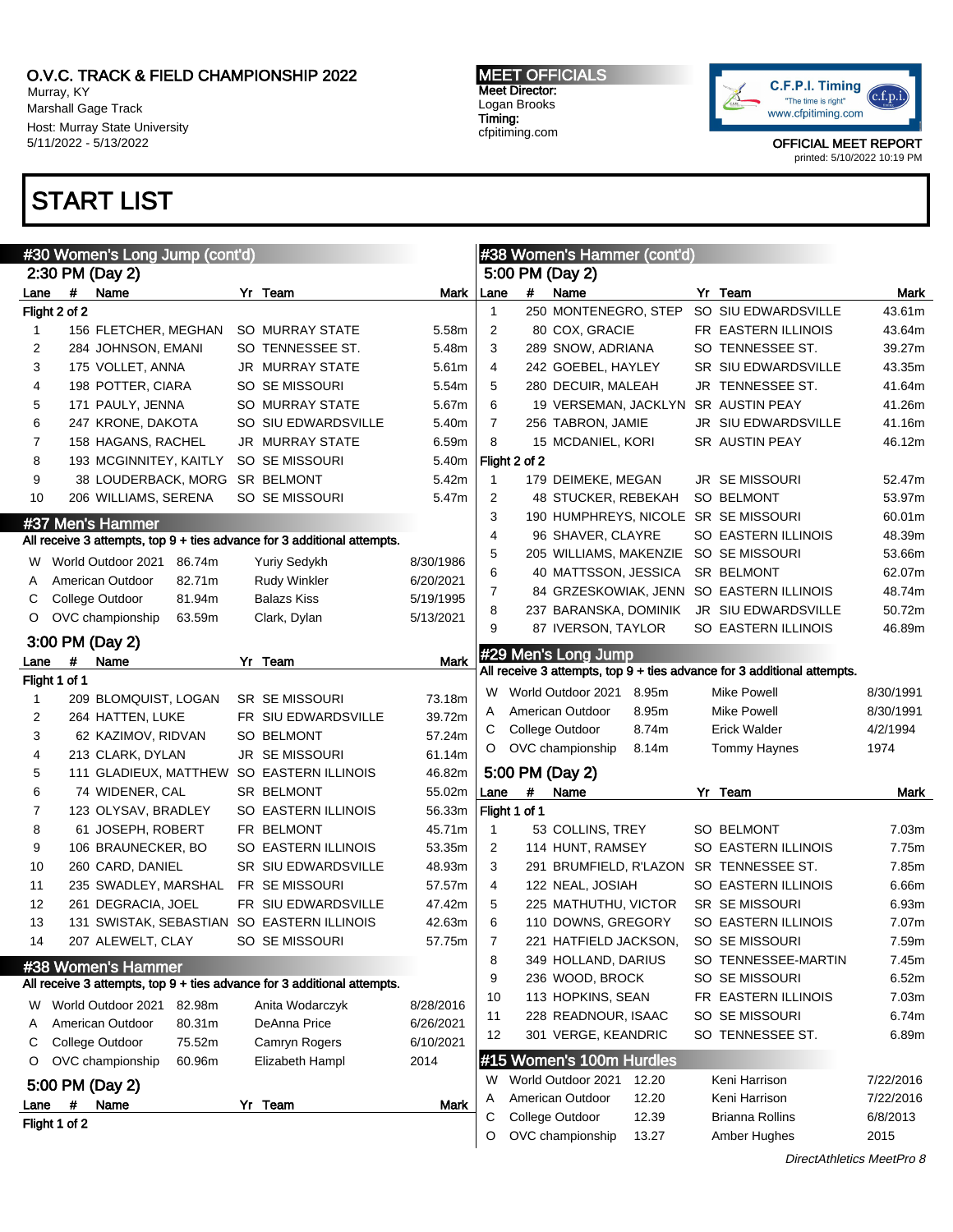#15 Women's 100m Hurdles (cont'd)

Murray, KY Marshall Gage Track Host: Murray State University 5/11/2022 - 5/13/2022

## START LIST

MEET OFFICIALS Meet Director: Logan Brooks Timing: cfpitiming.com

#16 Men's 110m Hurdles (cont'd)



|                | <b>#15 WOMEN'S TUUM HURGIES (CONTA</b><br>Prelims 5:30 PM (Day 2): (Top 2 per Heat + next 2 advance) |                                                            |  |                       |          |                |             | #16 Men's T10m Flurales (cont'd |       | Prelims 5:45 PM (Day 2): (Top 2 per Heat + next 4 advance) |           |
|----------------|------------------------------------------------------------------------------------------------------|------------------------------------------------------------|--|-----------------------|----------|----------------|-------------|---------------------------------|-------|------------------------------------------------------------|-----------|
| Lane           | #                                                                                                    | Name                                                       |  | Yr Team               | Time     | Lane           | #           | Name                            |       | Yr Team                                                    | Time      |
|                | Heat 1 of 3                                                                                          |                                                            |  |                       |          | $\overline{4}$ |             | 216 DEGRAAF, SHEA               |       | SO SE MISSOURI                                             | 14.78     |
| $\mathbf{1}$   |                                                                                                      | 255 SOMERVILLE, PARIS                                      |  | SO SIU EDWARDSVILLE   | 16.00    | 5              |             | 292 CHICHESTER, ZAVAN           |       | SR TENNESSEE ST.                                           | 14.40     |
| 2              |                                                                                                      | 283 HOWARD, JAYDA DRA                                      |  | SR TENNESSEE ST.      | 14.16    | 6              |             | 218 FORREST, ANTHONY            |       | SO SE MISSOURI                                             | 14.44     |
| 3              |                                                                                                      | 164 MARSHALL, JORDAN                                       |  | FR MURRAY STATE       | 14.44    | 7              |             | 303 WILLIAMS, HASANI            |       | FR TENNESSEE ST.                                           | 15.19     |
| 4              |                                                                                                      | 278 BRYANT, NATALYA                                        |  | FR TENNESSEE ST.      | 15.27    |                |             |                                 |       |                                                            |           |
| 5              |                                                                                                      | 98 STINSON, SHANISA                                        |  | SO EASTERN ILLINOIS   | 13.71    |                |             | #5 Men's 400 Meters             |       |                                                            |           |
| 6              |                                                                                                      | 276 BODDIE, ZORA                                           |  | FR TENNESSEE ST.      | 15.02    | W              |             | World Outdoor 2021              | 43.03 | Wayde van Niekerk                                          | 8/14/2016 |
| $\overline{7}$ |                                                                                                      | 100 THOMAS, HALLEE                                         |  | FR EASTERN ILLINOIS   | 14.58    | Α              |             | American Outdoor                | 43.18 | Michael Johnson                                            | 8/26/1999 |
|                | Heat 2 of 3                                                                                          |                                                            |  |                       |          | С              |             | College Outdoor                 | 43.61 | Michael Norman                                             | 6/8/2018  |
| $\mathbf{1}$   |                                                                                                      | 6 DUNBAR, KAMILLE                                          |  | <b>SR AUSTIN PEAY</b> | 14.17    | O              |             | OVC championship                | 45.64 | <b>Terrance Branch</b>                                     | 1994      |
| 2              |                                                                                                      | 253 REYNOLDS, VASHAN                                       |  | FR SIU EDWARDSVILLE   | 14.98    |                |             |                                 |       | Prelims 6:10 PM (Day 2): (Top 2 per Heat + next 4 advance) |           |
| 3              |                                                                                                      | 14 MCCLELLAND, CAMA                                        |  | SO AUSTIN PEAY        | 14.34    | Lane           | $\#$        | Name                            |       | Yr Team                                                    | Time      |
| 4              |                                                                                                      | 287 SMITH, BAILEY                                          |  | SO TENNESSEE ST.      | 15.44    |                | Heat 1 of 2 |                                 |       |                                                            |           |
| 5              |                                                                                                      | 28 DIEBENOW, MICHELL                                       |  | SO BELMONT            | 14.59    | $\mathbf{1}$   |             | 300 THOMPSON, MICHAE            |       | SR TENNESSEE ST.                                           | 47.89     |
| 6              |                                                                                                      | 91 KOLLORE, AKIYA                                          |  | SO EASTERN ILLINOIS   | 13.67    | 2              |             | 342 CLUVER, MALUKE              |       | FR TENNESSEE-MARTIN                                        | 50.14     |
| $\overline{7}$ |                                                                                                      | 21 WALLACE, MADI                                           |  | FR AUSTIN PEAY        | 15.34    | 3              |             | 72 SHEPPARD, ELIJAH             |       | SR BELMONT                                                 | 50.11     |
|                | Heat 3 of 3                                                                                          |                                                            |  |                       |          | 4              |             | 337 ASKEW, JOHN COLLI           |       | SO TENNESSEE-MARTIN                                        | 49.47     |
| $\mathbf{1}$   |                                                                                                      | 173 SEEBERGER, LAURA                                       |  | FR MURRAY STATE       | 16.91    | 5              |             | 208 BARTLETT, XZAVIER           |       | FR SE MISSOURI                                             | 51.62     |
| 2              |                                                                                                      | 193 MCGINNITEY, KAITLY                                     |  | SO SE MISSOURI        | 15.09    | 6              |             | 122 NEAL, JOSIAH                |       | SO EASTERN ILLINOIS                                        | 49.08     |
| 3              |                                                                                                      | 20 WALKER, LENNEX                                          |  | SR AUSTIN PEAY        | 14.06    | 7              |             | 355 RONE, CHANCE                |       | SR TENNESSEE-MARTIN                                        | 52.56     |
| 4              |                                                                                                      | 102 WOJCICKI, MCKENNA                                      |  | SO EASTERN ILLINOIS   | 14.44    |                | Heat 2 of 2 |                                 |       |                                                            |           |
| 5              |                                                                                                      | 335 TAYLOR, ADDISON                                        |  | JR TENNESSEE-MARTIN   | 15.18    | 2              |             | 259 BRETZ, BRANDON              |       | JR SIU EDWARDSVILLE                                        | 48.30     |
| 6              |                                                                                                      | 304 AKILI, ANYA                                            |  | SO TENNESSEE TECH     | 14.57    | 3              |             | 230 SCHWAB, COLLIN              |       | SR SE MISSOURI                                             | 50.15     |
| 7              |                                                                                                      | 153 DAVIS, AMYAH                                           |  | FR MURRAY STATE       | 14.08    | 4              |             | 296 JONES, MORGAN               |       | FR TENNESSEE ST.                                           | 49.82     |
| 8              |                                                                                                      | 331 ROBINSON, TRILLANI                                     |  | FR TENNESSEE-MARTIN   | 16.93    | 5              |             | 117 JOHNSON, RICKY              |       | SO EASTERN ILLINOIS                                        | 48.98     |
|                |                                                                                                      | #16 Men's 110m Hurdles                                     |  |                       |          | 6              |             | 297 JOYNER, TYJHIR              |       | FR TENNESSEE ST.                                           | 50.25     |
| W              |                                                                                                      | World Outdoor 2021<br>12.80                                |  | <b>Aries Merritt</b>  | 9/7/2012 | 7              |             | 108 CLAY, DAMIAN                |       | SO EASTERN ILLINOIS                                        | 49.94     |
| A              |                                                                                                      | American Outdoor<br>12.80                                  |  | <b>Aries Merritt</b>  | 9/7/2012 |                |             | #6 Women's 400 Meters           |       |                                                            |           |
| С              |                                                                                                      | College Outdoor<br>12.98                                   |  | Grant Holloway        | 6/7/2019 |                |             | W World Outdoor 2021            | 47.60 | Marita Koch                                                | 10/6/1985 |
| $\circ$        |                                                                                                      | OVC championship<br>13.89                                  |  | Ron Bramlett          | 1999     | A              |             | American Outdoor                | 48.70 | Sandi Richards                                             | 9/17/2006 |
|                |                                                                                                      | Prelims 5:45 PM (Day 2): (Top 2 per Heat + next 4 advance) |  |                       |          | С              |             | College Outdoor                 | 49.57 | Athing Mu                                                  | 6/12/2021 |
| Lane           | #                                                                                                    | Name                                                       |  | Yr Team               | Time     | O              |             | OVC championship                | 53.19 | NaAsha Robinson                                            | 2016      |
|                | Heat 1 of 2                                                                                          |                                                            |  |                       |          |                |             |                                 |       | Prelims 6:25 PM (Day 2): (Top 2 per Heat + next 2 advance) |           |
| $\mathbf{1}$   |                                                                                                      | 236 WOOD, BROCK                                            |  | SO SE MISSOURI        | 15.50    | Lane           | #           | Name                            |       | Yr Team                                                    | Time      |
| 2              |                                                                                                      | 128 SKUTT, ELIJAH                                          |  | FR EASTERN ILLINOIS   | 14.94    |                | Heat 1 of 3 |                                 |       |                                                            |           |
| 3              |                                                                                                      | 345 FRY, BRADY                                             |  | JR TENNESSEE-MARTIN   | 14.50    | 1              |             | 149 BANGALA, MARIA              |       | SO MURRAY STATE                                            | 54.88     |
| 4              |                                                                                                      | 114 HUNT, RAMSEY                                           |  | SO EASTERN ILLINOIS   | 15.01    | 2              |             | 7 HARTOIN, SYDNEY               |       | FR AUSTIN PEAY                                             | 57.98     |
| 5              |                                                                                                      | 267 MACK, KEVYERE                                          |  | FR SIU EDWARDSVILLE   | 14.40    | 3              |             | 159 HERRERO-YANEZ, LU           |       | <b>JR MURRAY STATE</b>                                     | 58.47     |
| 6              |                                                                                                      | 129 SUBER, JEKEEL                                          |  | JR EASTERN ILLINOIS   | 14.59    | 4              |             | 286 SAWYER, REYNA               |       | FR TENNESSEE ST.                                           | 57.78     |
| 7              |                                                                                                      | 223 LAY, DILLON                                            |  | SR SE MISSOURI        | 15.19    | 5              |             | 89 JOHNSON, ZAKIYA              |       | SO EASTERN ILLINOIS                                        | 56.42     |
|                | Heat 2 of 2                                                                                          |                                                            |  |                       |          | 6              |             | 139 MERIWETHER, KEAN            |       | FR MOREHEAD STATE                                          | 1:01.94   |
| 1              |                                                                                                      | 358 THOMPSON, JAMIRE                                       |  | JR TENNESSEE-MARTIN   | 15.85    | 7              |             | 281 HENRY, TARYN                |       | SO TENNESSEE ST.                                           | 1:00.95   |
| 2              |                                                                                                      | 103 ALLEN, STENOREE                                        |  | SO EASTERN ILLINOIS   | 14.65    |                | Heat 2 of 3 |                                 |       |                                                            |           |
| 3              |                                                                                                      | 302 WARREN, KIYONTAE                                       |  | JR TENNESSEE ST.      | 15.06    | 1              |             | 136 KELLEY, SIERRA              |       | JR MOREHEAD STATE                                          | 1:01.05   |
|                |                                                                                                      |                                                            |  |                       |          |                |             |                                 |       |                                                            |           |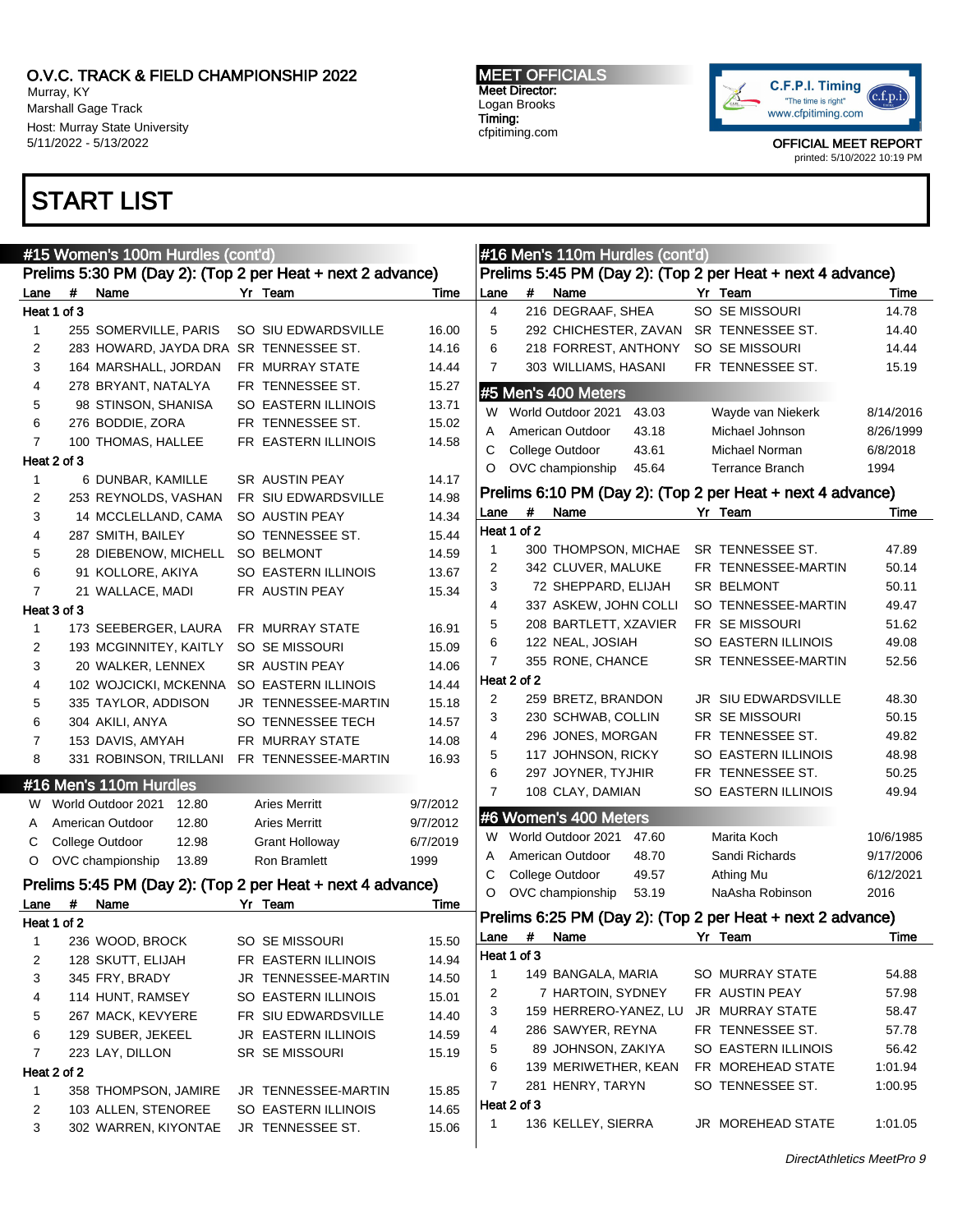Murray, KY Marshall Gage Track Host: Murray State University 5/11/2022 - 5/13/2022

## START LIST

MEET OFFICIALS Meet Director: Logan Brooks Timing: cfpitiming.com



|                |             | #6 Women's 400 Meters (cont'd)             |       |                                                            |           |                |             | #2 Women's 100 Meters (cont'd)          |         |                                                            |                    |
|----------------|-------------|--------------------------------------------|-------|------------------------------------------------------------|-----------|----------------|-------------|-----------------------------------------|---------|------------------------------------------------------------|--------------------|
|                |             |                                            |       | Prelims 6:25 PM (Day 2): (Top 2 per Heat + next 2 advance) |           |                |             |                                         |         | Prelims 6:55 PM (Day 2): (Top 2 per Heat + next 2 advance) |                    |
| Lane           | #           | Name                                       |       | Yr Team                                                    | Time      | Lane           | #           | Name                                    |         | Yr Team                                                    | Time               |
| $\overline{2}$ |             | 9 JOHNSON, ALLANA                          |       | SR AUSTIN PEAY                                             | 58.14     |                | Heat 1 of 3 |                                         |         |                                                            |                    |
| 3              |             | 317 NWAJAGU, AMARA                         |       | FR TENNESSEE TECH                                          | 57.46     | $\mathbf{1}$   |             | 307 CASSEUS, KATEGIE                    |         | FR TENNESSEE TECH                                          | 12.57              |
| 4              |             | 189 HARDIN, LAILA                          |       | SO SE MISSOURI                                             | 58.01     | $\overline{2}$ |             | 278 BRYANT, NATALYA                     |         | FR TENNESSEE ST.                                           | 12.24              |
| 5              |             | 239 CARTER, KAILAH                         |       | SO SIU EDWARDSVILLE                                        | 57.39     | 3              |             | 79 COLEMAN, VIVICA                      |         | SR EASTERN ILLINOIS                                        | 11.97              |
| 6              |             | 333 SMITH, SANAA                           |       | FR TENNESSEE-MARTIN                                        | 1:01.04   | 4              |             | 206 WILLIAMS, SERENA                    |         | SO SE MISSOURI                                             | 12.13              |
| $\overline{7}$ |             | 16 PHILLIPS, KENISHA                       |       | SO AUSTIN PEAY                                             | 52.69     | 5              |             | 277 BRANIGAN, SANURA                    |         | FR TENNESSEE ST.                                           | 11.85              |
|                | Heat 3 of 3 |                                            |       |                                                            |           | 6              |             | 158 HAGANS, RACHEL                      |         | JR MURRAY STATE                                            | 11.71              |
| 2              |             | 320 STEPHENS, TRENIA                       |       | SO TENNESSEE TECH                                          | 58.73     | $\overline{7}$ |             | 288 SMITH, INDIA                        |         | SO TENNESSEE ST.                                           | 12.38              |
| 3              |             | 24 BALCERAK, SAVANAH                       |       | SO BELMONT                                                 | 57.89     |                | Heat 2 of 3 |                                         |         |                                                            |                    |
| 4              |             | 167 MCSWAIN, JAKAYLA                       |       | <b>JR MURRAY STATE</b>                                     | 55.68     | $\mathbf{1}$   |             | 312 HOLMAN, ASHTIN                      |         | SO TENNESSEE TECH                                          | 12.51              |
| 5              |             | 47 RICHMOND, SARAH                         |       | <b>SO BELMONT</b>                                          | 57.92     | 2              |             | 22 WILDER, KYRA                         |         | JR AUSTIN PEAY                                             | 11.88              |
| 6              |             | 150 BELL, KAYLA                            |       | SO MURRAY STATE                                            | 55.29     | 3              |             | 10 JOHNSON, TIYANNA                     |         | SR AUSTIN PEAY                                             | 12.20              |
| $\overline{7}$ |             | 35 HARVEY, SOPHIA                          |       | FR BELMONT                                                 | 58.78     | 4              |             | 163 MALONE, HANNAH                      |         | SO MURRAY STATE                                            | 11.96              |
|                |             | #1 Men's 100 Meters                        |       |                                                            |           | 5              |             | 324 CHAPMAN, JANAY                      |         | SO TENNESSEE-MARTIN                                        | 12.20              |
| W.             |             | World Outdoor 2021                         | 9.58  | Usain Bolt                                                 | 8/16/2009 | 6              |             | 194 MILES, BREANNA                      |         | SO SE MISSOURI                                             | 11.69              |
| A              |             | American Outdoor                           | 9.69  | <b>Tyson Gay</b>                                           | 9/20/2009 | $\overline{7}$ |             | 252 OLADIPUPO, FOLASA                   |         | FR SIU EDWARDSVILLE                                        | 12.45              |
| С              |             | College Outdoor                            | 9.82  | Christian Coleman                                          | 6/7/2017  |                | Heat 3 of 3 |                                         |         |                                                            |                    |
| O              |             | OVC championship                           | 10.24 | <b>Roland McGee</b>                                        | 1994      | 1              |             | 336 WYATT, JAYLEANA                     |         | FR TENNESSEE-MARTIN                                        | 12.11              |
| O              |             | OVC championship                           | 10.24 | Ron Llyod                                                  | 1994      | 2              |             | 160 JAMES, TELIYAH                      |         | <b>SO MURRAY STATE</b>                                     | 11.74              |
|                |             |                                            |       |                                                            |           | 3              |             | 186 GORDON, DAJA                        |         | JR SE MISSOURI                                             | 12.32              |
|                |             |                                            |       | Prelims 6:40 PM (Day 2): (Top 2 per Heat + next 4 advance) |           | $\overline{4}$ |             |                                         |         | 283 HOWARD, JAYDA DRA SR TENNESSEE ST.                     | <b>NT</b>          |
| Lane           | #           | Name                                       |       | Yr Team                                                    | Time      | 5              |             | 41 MOORE, EMORY                         |         | FR BELMONT                                                 | 11.83              |
|                | Heat 1 of 2 |                                            |       |                                                            |           | 6              |             | 181 DWAAH, LEANZA                       |         | SO SE MISSOURI                                             | 12.12              |
| 1              |             | 351 MARTIN, COLBY                          |       | SO TENNESSEE-MARTIN                                        | 10.96     | $\overline{7}$ |             | 88 JACKSON, RYLEI                       |         | SR EASTERN ILLINOIS                                        | 12.35              |
| 2              |             | 294 HUFFMAN, ARISTOTL                      |       | FR TENNESSEE ST.                                           | 11.18     | 8              |             | 138 LOPEZ, GRACE                        |         | FR MOREHEAD STATE                                          | 13.14              |
| 3              |             | 349 HOLLAND, DARIUS                        |       | SO TENNESSEE-MARTIN                                        | 11.05     |                |             | #7 Men's 800 Meters                     |         |                                                            |                    |
| 4              |             | 295 JELKS, AMARI                           |       | SO TENNESSEE ST.                                           | 10.94     | W              |             | World Outdoor 2021                      | 1:40.91 | David Rudisha                                              | 8/9/2012           |
| 5<br>6         |             | 113 HOPKINS, SEAN                          |       | FR EASTERN ILLINOIS                                        | 10.44     | A              |             | American Outdoor                        | 1:42.60 | Johnny Gray                                                | 8/28/1985          |
| $\overline{7}$ |             | 268 MCCARTHY, CONOR<br>124 PERRIN, JAHLEEL |       | SR SIU EDWARDSVILLE<br>SO EASTERN ILLINOIS                 | 10.67     | С              |             | College Outdoor                         | 1:43.25 | Michael Saruni'                                            | 4/28/2018          |
|                | Heat 2 of 2 |                                            |       |                                                            | 10.69     | O              |             | OVC championship                        | 1:48.12 | Ephraim Dorsey                                             | 2015               |
| 2              |             | 236 WOOD, BROCK                            |       | SO SE MISSOURI                                             | 10.98     |                |             |                                         |         | Prelims 7:15 PM (Day 2): (Top 2 per Heat + next 2 advance) |                    |
| 3              |             | 299 STEWARD, MARIUS                        |       | FR TENNESSEE ST.                                           | 10.92     | Lane           | #           | Name                                    |         | Yr Team                                                    | Time               |
| 4              |             | 116 JOHNSON, BRAILYN                       |       | <b>SO EASTERN ILLINOIS</b>                                 | 10.56     |                | Heat 1 of 3 |                                         |         |                                                            |                    |
| 5              |             | 230 SCHWAB, COLLIN                         |       | SR SE MISSOURI                                             | 10.99     | -1             |             |                                         |         |                                                            |                    |
| 6              |             | 269 NUZZO, ROBERT                          |       | JR SIU EDWARDSVILLE                                        | 10.48     | 2              |             | 234 SPLITT, JUSTIN<br>120 MORALES, ISAI |         | SO SE MISSOURI<br>FR EASTERN ILLINOIS                      | 1:55.05<br>1:55.90 |
| 7              |             | 223 LAY, DILLON                            |       | SR SE MISSOURI                                             | 10.91     | 3              |             | 352 MCNAIR, LUKE                        |         | JR TENNESSEE-MARTIN                                        | 1:53.03            |
|                |             |                                            |       |                                                            |           | 4              |             | 130 SWANSON, ADAM                       |         | SO EASTERN ILLINOIS                                        | 1:55.33            |
|                |             | #2 Women's 100 Meters                      |       |                                                            |           |                |             | 340 BROWN, ANDRE                        |         | SO TENNESSEE-MARTIN                                        | 1:56.21            |
| W              |             | World Outdoor 2021                         | 10.49 | Florence Griffith-Joyner                                   | 7/16/1988 | 5              |             |                                         |         |                                                            |                    |
| Α              |             | American Outdoor                           | 10.49 | Florence Griffith Joyner                                   | 7/16/1988 | 6              |             | 298 SMITH, NICHOLAS                     |         | FR TENNESSEE ST.                                           | 1:59.18            |
| С              |             | College Outdoor                            | 10.75 | Sha'Carri Richardson                                       | 6/8/2019  | 7              |             | 339 BORDEN, BRENT                       |         | JR TENNESSEE-MARTIN                                        | 1:58.19            |
| O              |             | OVC championship                           | 11.0h | <b>Heather Samuel</b>                                      | 1994      |                | Heat 2 of 3 |                                         |         | SO MOREHEAD STATE                                          |                    |
|                |             |                                            |       |                                                            |           | 1              |             | 147 GROGAN, WES                         |         |                                                            | 1:55.82            |
|                |             |                                            |       |                                                            |           | 2<br>3         |             | 144 DUNAGAN, MICHAEL                    |         | SO MOREHEAD STATE<br>FR TENNESSEE ST.                      | 1:53.74            |
|                |             |                                            |       |                                                            |           |                |             | 290 BARGE, THADDEE                      |         |                                                            | 1:55.70            |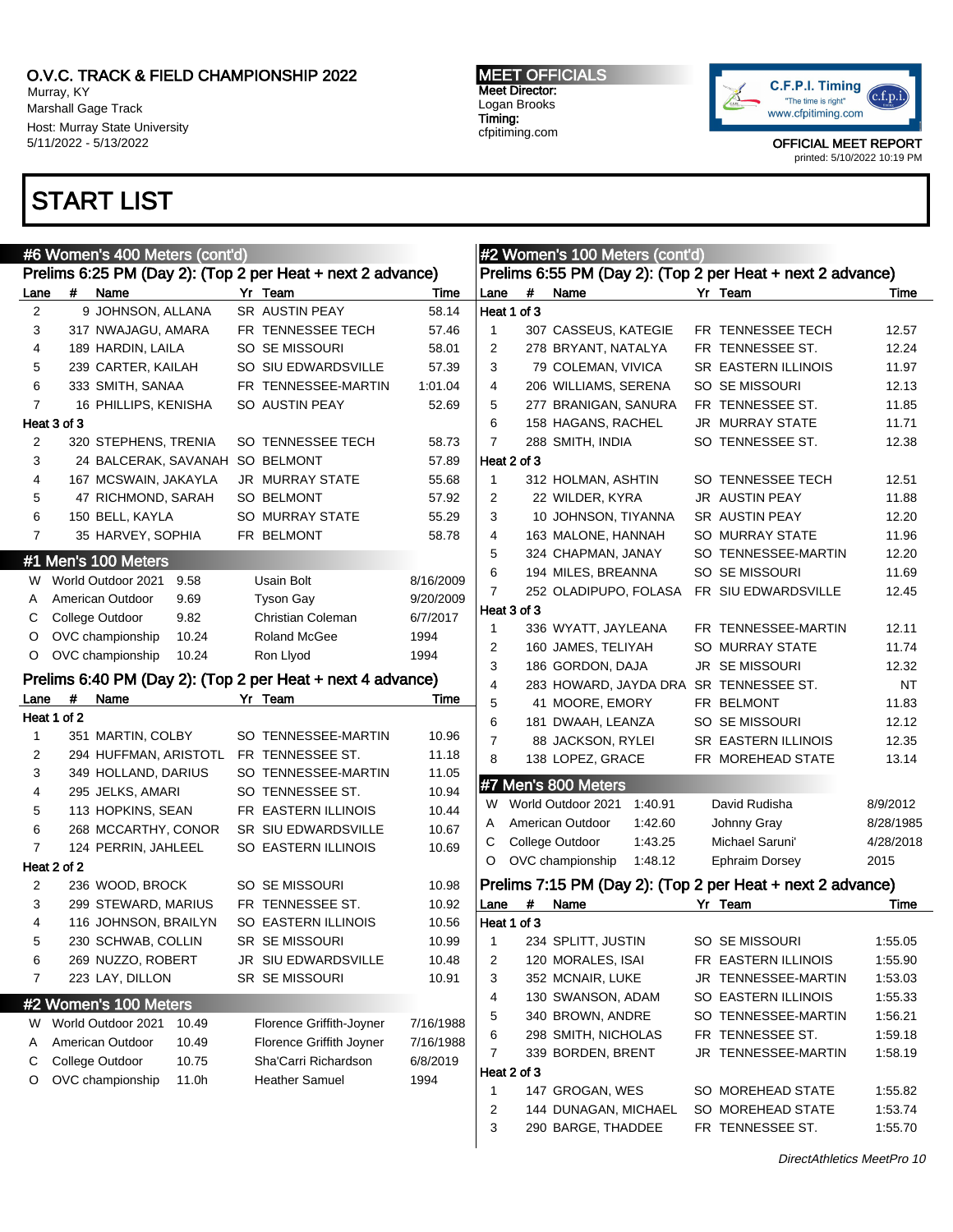Murray, KY Marshall Gage Track Host: Murray State University 5/11/2022 - 5/13/2022

### START LIST

#### #7 Men's 800 Meters (cont'd) Prelims 7:15 PM (Day 2): (Top 2 per Heat + next 2 advance) Lane # Name Yr Team Time 4 132 WHITAKER, JOSHUA SO EASTERN ILLINOIS 1:53.15 5 227 PERKINS, AUSTIN SR SE MISSOURI 1:56.34 6 66 MORROW, GAVIN FR BELMONT 1:57.39 Heat 3 of 3 1 76 WOMACK, WYATT JR BELMONT 1:56.08 2 344 FOOTE, HAWKEN SO TENNESSEE-MARTIN 1:55.05 3 215 CRAWFORD, MARK FR SE MISSOURI 1:55.31 4 219 GARRETT, TERRICO SO SE MISSOURI 1:52.03 5 142 COOK, TOBY SO MOREHEAD STATE 1:56.15 6 273 STONE, JOSEPH SR SIU EDWARDSVILLE 1:58.73 7 143 DALE, LIAM SO MOREHEAD STATE 1:59.15 #8 Women's 800 Meters W World Outdoor 2021 1:53.28 Jarmila Kratochvilova 7/26/1983 A American Outdoor 1:55.04 Athing Mu 8/21/2021 C College Outdoor 1:55.04 Athing Mu 4/17/2021 O OVC championship 2:07.71 Pam Raglin 1986 Prelims 7:30 PM (Day 2): (Top 2 per Heat + next 2 advance) Lane # Name Yr Team Time Heat 1 of 3 1 196 MULLER, ERIKA FR SE MISSOURI 2:15.77 2 184 FOX, TAYLOR SO SE MISSOURI 2:11.82 3 311 DIXON, BRITNIE JR TENNESSEE TECH 2:13.97 4 330 NAIL, SCARLETT FR TENNESSEE-MARTIN NT 5 197 PAYTON, BRIANNA SO SE MISSOURI 2:19.68 6 334 TANKERSLEY, LYDIA FR TENNESSEE-MARTIN 2:22.21 7 155 EVANS, AMIRR SO MURRAY STATE 2:08.35

Heat 2 of 3 1 150 BELL, KAYLA SO MURRAY STATE 2:08.34 2 34 HALLUM, LILY JR BELMONT 2:11.90 3 195 MORRILL, CLAIRE JR SE MISSOURI 2:12.18 4 329 LOYET, KAITLYN FR TENNESSEE-MARTIN 2:33.46 5 306 ARMAND, NYLA SO TENNESSEE TECH 2:18.18 6 285 MYERS, AJMON FR TENNESSEE ST. 2:26.04 7 97 SPRINGER, KATIE SO EASTERN ILLINOIS 2:17.99 Heat 3 of 3 1 32 GARTER, BROOKE SO BELMONT 2:15.62 2 151 CAMPBELL, LAMIAH SO MURRAY STATE 2:09.00 3 12 LEWIS-HAYNES, LAU FR AUSTIN PEAY 2:14.26 4 18 SMITH, MIKAELA SR AUSTIN PEAY 2:08.59 5 245 HORTON, GABRIELLE SO SIU EDWARDSVILLE 2:20.16 6 325 EIMER, RITA FR TENNESSEE-MARTIN 2:20.42

#### MEET OFFICIALS Meet Director: Logan Brooks Timing: cfpitiming.com



OFFICIAL MEET REPORT

printed: 5/10/2022 10:19 PM

|        | #19 Men's 3000m Steeple             |                  |                                                                         |                  |
|--------|-------------------------------------|------------------|-------------------------------------------------------------------------|------------------|
| W      | World Outdoor 2021                  | 7:53.63          | Saif Shaheen                                                            | 9/3/2004         |
| A      | American Outdoor                    | 8:00.45          | Evan Jager                                                              | 7/4/2015         |
| С      | College Outdoor                     | 8:05.4h          | Henry Rono                                                              | 5/13/1978        |
| O      | OVC championship                    | 8:51.40          | Garcia- Palencia, Pedro                                                 | 5/13/2021        |
|        | 7:50 PM (Day 2)                     |                  |                                                                         |                  |
| Lane   | #<br>Name                           |                  | Yr Team                                                                 | Time             |
|        | Section 1 of 1                      |                  |                                                                         |                  |
| 1      | 270 PANAGOS, BLAKE                  |                  | SO SIU EDWARDSVILLE                                                     | 9:44.35          |
| 2      | 126 ROMANO, FRANCESC                |                  | <b>JR EASTERN ILLINOIS</b>                                              | 9:09.90          |
| 3      | 233 SOWERBY, BYRON                  |                  | SO SE MISSOURI                                                          | 9:29.13          |
| 4      | 357 SHUMAN, SAM                     |                  | FR.<br>TENNESSEE-MARTIN                                                 | 9:42.81          |
| 5      | 73 VANDERKOLK, KEVIN                |                  | FR BELMONT                                                              | 9:08.14          |
| 6      | 350 KEMBOI, VICTOR                  |                  | SO TENNESSEE-MARTIN                                                     | NΤ               |
| 7      | 217 EFTINK, CLAYTON                 |                  | SO SE MISSOURI                                                          | 9:45.26          |
| 8      | 107 BULLOCK, WILL                   |                  | JR EASTERN ILLINOIS                                                     | 9:48.80          |
| 9      | 75 WOLF, JOEL                       |                  | FR BELMONT                                                              | 9:52.51          |
| 10     | 57 GRZYMKOWSKI, HAR                 |                  | JR BELMONT                                                              | 9:34.07          |
|        | #20 Women's 3000m Steeple           |                  |                                                                         |                  |
| W      | World Outdoor 2021                  | 8:44.32          | <b>Beatrice Chepkoech</b>                                               | 7/20/2018        |
| A      | American Outdoor                    | 8:57.77          | <b>Courtney Frerichs</b>                                                | 8/21/2021        |
| С      | College Outdoor                     | 9:12.50          | Jenny Simpson                                                           | 8/17/2009        |
|        |                                     |                  |                                                                         |                  |
| O      | OVC championship                    | 10:23.48         | Shea, Kaitlyn                                                           | 5/13/2021        |
|        | 8:10 PM (Day 2)                     |                  |                                                                         |                  |
| Lane   | Name<br>#                           |                  | Yr<br>Team                                                              | Time             |
|        | Section 1 of 1                      |                  |                                                                         |                  |
| 1      | 30 FLAHERTY, KATIE                  |                  | <b>SO BELMONT</b>                                                       | 11:06.23         |
| 2      | 248 LEMKE, EMILY                    |                  | SR SIU EDWARDSVILLE                                                     | 11:40.31         |
| 3      | 81 DECKER, KYLIE                    |                  | SO EASTERN ILLINOIS                                                     | 11:39.19         |
| 4      | 37 LITZINGER, GRACE                 |                  | <b>SO BELMONT</b>                                                       | 11:07.72         |
| 5      | 314 LABOY, AMANDA                   |                  | SO TENNESSEE TECH                                                       | NΤ               |
| 6      | 152 CREVISTON, EMMA                 |                  | JR MURRAY STATE                                                         | 11:33.01         |
| 7      | 176 WRIGHT, DANIELLE                |                  | <b>SR MURRAY STATE</b>                                                  | 10:53.53         |
| 8      | 309 CHEPKORIR, RAHAB                |                  | JR TENNESSEE TECH                                                       | 11:39.66         |
| 9      | 82 FLANAGAN, AVANI                  |                  | SR EASTERN ILLINOIS                                                     | 11:28.39         |
| 10     | 191 KELLER, MADDIE                  |                  | JR SE MISSOURI                                                          | 12:20.67         |
| 11     | 322 ALVAREZ, LILIA                  |                  | SO TENNESSEE-MARTIN                                                     | 12:05.49         |
| 12     | 240 DEXHEIMER, KASSID               |                  | SR SIU EDWARDSVILLE                                                     | 10:54.76         |
|        | #33 Men's Shot Put                  |                  |                                                                         |                  |
|        |                                     |                  | All receive 3 attempts, top 9 + ties advance for 3 additional attempts. |                  |
| W      | World Outdoor 2021                  | 23.37m           | Ryan Crouser                                                            | 6/18/2021        |
| Α      | American Outdoor                    | 23.37m           | Ryan Crouser                                                            | 6/18/2021        |
| С<br>O | College Outdoor<br>OVC championship | 22.00m<br>19.57m | John Godina<br><b>Jesse Stuart</b>                                      | 6/3/1995<br>1974 |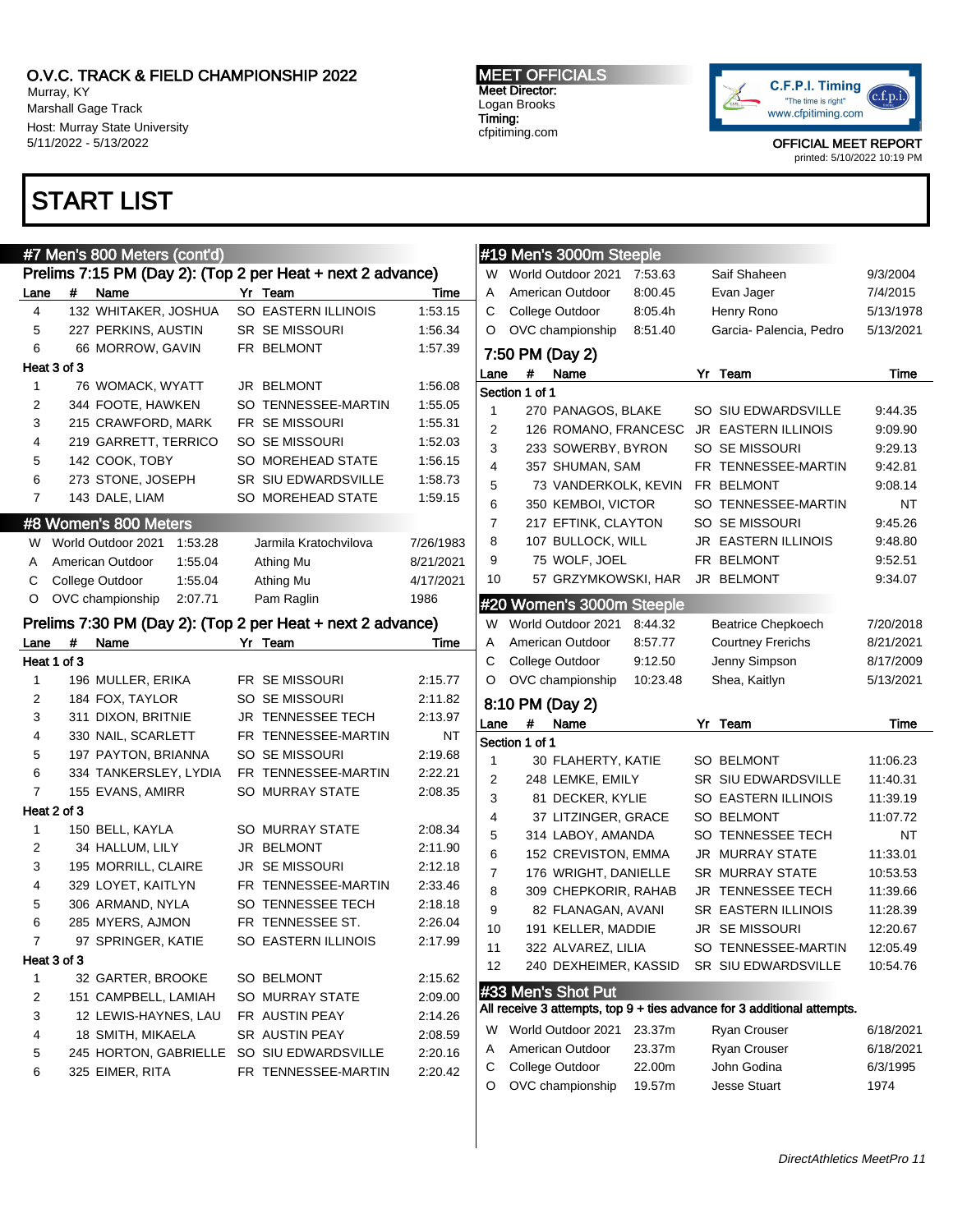Murray, KY Marshall Gage Track Host: Murray State University 5/11/2022 - 5/13/2022

# START LIST

MEET OFFICIALS Meet Director: Logan Brooks Timing: cfpitiming.com



| #33 Men's Shot Put (cont'd) |               |                                                                                          |  |                                                                         |                   | #32 Women's Triple Jump (cont'd) |                |                                |       |  |                     |   |           |
|-----------------------------|---------------|------------------------------------------------------------------------------------------|--|-------------------------------------------------------------------------|-------------------|----------------------------------|----------------|--------------------------------|-------|--|---------------------|---|-----------|
|                             |               | 11:00 AM (Day 3)                                                                         |  |                                                                         |                   |                                  |                | 11:00 AM (Day 3)               |       |  |                     |   |           |
| Lane                        | #             | Name                                                                                     |  | Yr Team                                                                 | Mark              | Lane                             | #              | Name                           |       |  | Yr Team             |   | Mark      |
|                             | Flight 1 of 1 |                                                                                          |  |                                                                         |                   |                                  | Flight 1 of 1  |                                |       |  |                     |   |           |
| 1                           |               | 111 GLADIEUX, MATTHEW SO EASTERN ILLINOIS                                                |  |                                                                         | 15.92m            | $\mathbf{1}$                     |                | 38 LOUDERBACK, MORG SR BELMONT |       |  |                     |   | 11.97m    |
| 2                           |               | 235 SWADLEY, MARSHAL                                                                     |  | FR SE MISSOURI                                                          | 17.06m            | 2                                |                | 198 POTTER, CIARA              |       |  | SO SE MISSOURI      |   | ΝM        |
| 3                           |               | 55 GRANT, JACKSON                                                                        |  | FR BELMONT                                                              | 15.04m            | 3                                |                | 164 MARSHALL, JORDAN           |       |  | FR MURRAY STATE     |   | 11.69m    |
| 4                           |               | 131 SWISTAK, SEBASTIAN SO EASTERN ILLINOIS                                               |  |                                                                         | 14.64m            | 4                                |                | 14 MCCLELLAND, CAMA            |       |  | SO AUSTIN PEAY      |   | 11.97m    |
| 5                           |               | 74 WIDENER, CAL                                                                          |  | SR BELMONT                                                              | 16.04m            | 5                                |                | 310 CURBEAM, JALENA            |       |  | JR TENNESSEE TECH   |   | 11.84m    |
| 6                           |               | 209 BLOMQUIST, LOGAN                                                                     |  | <b>SR SE MISSOURI</b>                                                   | 18.11m            | 6                                |                | 247 KRONE, DAKOTA              |       |  | SO SIU EDWARDSVILLE |   | 11.35m    |
| 7                           |               | 123 OLYSAV, BRADLEY                                                                      |  | SO EASTERN ILLINOIS                                                     | 16.65m            | 7                                |                | 157 GESLER, ELERI              |       |  | JR MURRAY STATE     |   | 11.68m    |
| 8                           |               | 213 CLARK, DYLAN                                                                         |  | <b>JR SE MISSOURI</b>                                                   | 16.13m            | 8                                |                | 206 WILLIAMS, SERENA           |       |  | SO SE MISSOURI      |   | 12.31m    |
| 9                           |               | 62 KAZIMOV, RIDVAN                                                                       |  | <b>SO BELMONT</b>                                                       | 16.03m            | 9                                |                | 83 GRUSZKA, SUSAN              |       |  | SO EASTERN ILLINOIS |   | 10.84m    |
| 10                          |               | 207 ALEWELT, CLAY                                                                        |  | SO SE MISSOURI                                                          | 15.82m            | 10                               |                | 11 KELLEY, JESSICA             |       |  | SR AUSTIN PEAY      |   | ΝM        |
| 11                          |               | 260 CARD, DANIEL                                                                         |  | SR SIU EDWARDSVILLE                                                     | 14.39m            | 11                               |                | 279 DARRETT, ALAYNA            |       |  | FR TENNESSEE ST.    |   | 11.30m    |
| 12                          |               | 61 JOSEPH, ROBERT                                                                        |  | FR BELMONT                                                              | 14.30m            | 12                               |                | 170 OWENS, JAZMYN              |       |  | FR MURRAY STATE     |   | 10.81m    |
| 13                          |               | 261 DEGRACIA, JOEL                                                                       |  | FR SIU EDWARDSVILLE                                                     | 11.60m            | 13                               |                | 313 JOSEPH, JADAE              |       |  | SO TENNESSEE TECH   |   | 10.80m    |
| 14                          |               | 106 BRAUNECKER, BO                                                                       |  | SO EASTERN ILLINOIS                                                     | 13.33m            | 14                               |                | 165 MASON, KEYANDRA            |       |  | SO MURRAY STATE     |   | ΝM        |
| 15                          |               | 264 HATTEN, LUKE                                                                         |  | FR SIU EDWARDSVILLE                                                     | 13.84m            | 15                               |                | 99 TARQUIN, TARYN              |       |  | FR EASTERN ILLINOIS |   | 11.59m    |
|                             |               |                                                                                          |  |                                                                         |                   | 16                               |                | 282 HOUSWORTH, ELAIN           |       |  | SO TENNESSEE ST.    |   | 11.99m    |
|                             |               | #25 Men's High Jump<br>Progression- 1.83, 1.88, 1.93, 1.98, 2.03, 2.08, 2.11, 2.14, +0.3 |  |                                                                         |                   |                                  |                |                                |       |  |                     |   |           |
|                             |               |                                                                                          |  |                                                                         |                   |                                  |                | #21 Men's 4 x 100m Relay       |       |  |                     |   |           |
| W                           |               | World Outdoor 2021 2.45m                                                                 |  | Javier Sotomayor                                                        | 7/27/1993         | W                                |                | World Outdoor 2021             | 36.84 |  | Jamaica             |   | 8/11/2012 |
| A                           |               | American Outdoor<br>2.40m                                                                |  | <b>Charles Austin</b>                                                   | 8/7/1991          | A                                |                | American Outdoor               | 37.38 |  | USA national team   |   | 8/10/2012 |
| С                           |               | College Outdoor<br>2.38m                                                                 |  | <b>Hollis Conway</b>                                                    | 6/3/1989          | A                                |                | American Outdoor               | 37.38 |  | USA national team   |   | 5/2/2015  |
| O                           |               | OVC championship<br>2.30m                                                                |  | Kenny Glover                                                            | 1982              | С                                |                | College Outdoor                | 37.97 |  | Florida             |   | 6/7/2019  |
|                             |               | 11:00 AM (Day 3)                                                                         |  |                                                                         |                   | O                                |                | OVC championship               | 39.79 |  | E. Illinois         |   | 2015      |
| Lane                        | #             | Name                                                                                     |  | Yr Team                                                                 | Mark              |                                  |                | 12:30 PM (Day 3)               |       |  |                     |   |           |
|                             | Flight 1 of 1 |                                                                                          |  |                                                                         |                   |                                  | Lane Team      |                                |       |  |                     |   | Time      |
| 1                           |               | 271 POSTON, ETHAN                                                                        |  | SR SIU EDWARDSVILLE                                                     | 2.14m             |                                  | Section 1 of 1 |                                |       |  |                     |   |           |
| 2                           |               | 214 CLOUGH, MASON                                                                        |  | FR SE MISSOURI                                                          | 1.85m             | 2                                |                | SIU EDWARDSVILLE (A)           |       |  |                     | Α | 42.53     |
| 3                           |               | 109 CONROY, PORTER                                                                       |  | FR EASTERN ILLINOIS                                                     | 1.98m             | 3                                |                | TENNESSEE ST. (A)              |       |  |                     | Α | 42.22     |
| 4                           |               | 216 DEGRAAF, SHEA                                                                        |  | SO SE MISSOURI                                                          | 2.09m             | 4                                |                | EASTERN ILLINOIS (A)           |       |  |                     | Α | 40.86     |
| 5                           |               | 349 HOLLAND, DARIUS                                                                      |  | SO TENNESSEE-MARTIN                                                     | 1.85m             | 5                                |                | TENNESSEE-MARTIN (A)           |       |  |                     | Α | 42.02     |
| 6                           |               | 127 ROWE, STEVEN                                                                         |  | <b>JR EASTERN ILLINOIS</b>                                              | 2.01 <sub>m</sub> | 6                                |                | SE MISSOURI (A)                |       |  |                     | Α | 42.53     |
| 7                           |               | 221 HATFIELD JACKSON,                                                                    |  | SO SE MISSOURI                                                          | 2.14m             | 7                                |                | <b>BELMONT (A)</b>             |       |  |                     | Α | <b>NT</b> |
| 8                           |               | 128 SKUTT, ELIJAH                                                                        |  | FR EASTERN ILLINOIS                                                     | 1.96m             |                                  |                | #22 Women's 4 x 100m Relay     |       |  |                     |   |           |
| g                           |               | 293 HORTON, JON'TERIO                                                                    |  | SO TENNESSEE ST.                                                        | 1.96m             |                                  |                |                                |       |  |                     |   |           |
| 10                          |               | 56 GRIMM, NOAH                                                                           |  | SR BELMONT                                                              | 2.00m             | W                                |                | World Outdoor 2021             | 40.82 |  | <b>USA</b>          |   | 8/11/2012 |
|                             |               | #32 Women's Triple Jump                                                                  |  |                                                                         |                   | A                                |                | American Outdoor               | 40.82 |  | USA national team   |   | 8/10/2012 |
|                             |               |                                                                                          |  | All receive 3 attempts, top 9 + ties advance for 3 additional attempts. |                   | С                                |                | College Outdoor                | 42.05 |  | L.S.U.              |   | 5/13/2018 |
|                             |               |                                                                                          |  |                                                                         |                   | O                                |                | OVC championship               | 45.00 |  | Tennessee Tech      |   | 5/12/2018 |
| W                           |               | World Outdoor 2021 15.67m                                                                |  | Yulimar Rojas                                                           | 8/1/2021          |                                  |                | 12:40 PM (Day 3)               |       |  |                     |   |           |
| A                           |               | American Outdoor<br>14.92m                                                               |  | Keturah Orji                                                            | 4/25/2021         |                                  | Lane Team      |                                |       |  |                     |   | Time      |
| С                           |               | College Outdoor<br>14.71m                                                                |  | Keturah Orji                                                            | 8/14/2016         |                                  | Section 1 of 2 |                                |       |  |                     |   |           |
| O                           |               | OVC championship<br>13.52m                                                               |  | Amber Hughes                                                            | 5/13/2017         | 4                                |                | SIU EDWARDSVILLE (A)           |       |  |                     | Α | 49.46     |
|                             |               |                                                                                          |  |                                                                         |                   | 5                                |                | MOREHEAD STATE (A)             |       |  |                     | Α | 49.94     |
|                             |               |                                                                                          |  |                                                                         |                   |                                  | Section 2 of 2 |                                |       |  |                     |   |           |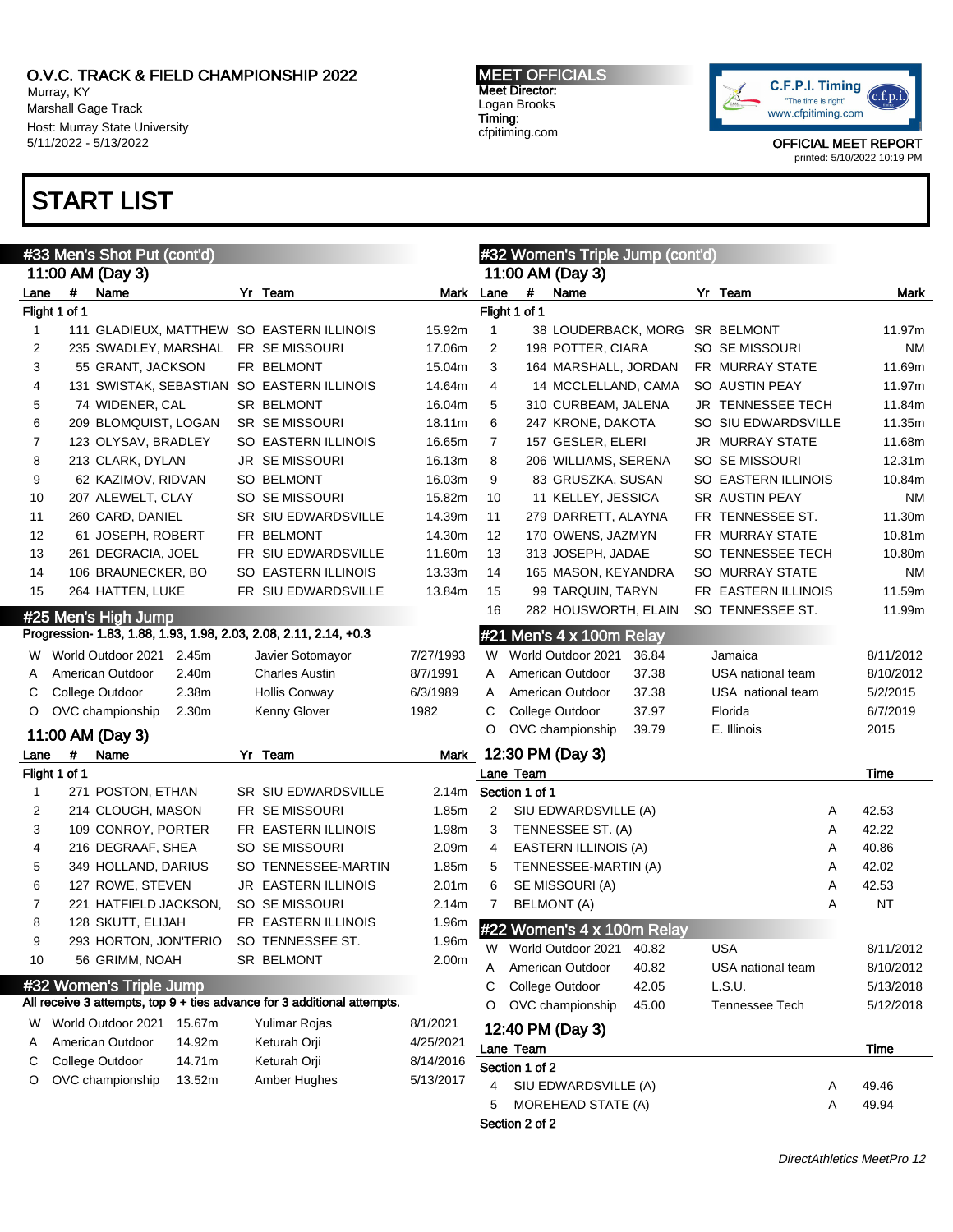Murray, KY Marshall Gage Track Host: Murray State University 5/11/2022 - 5/13/2022

## START LIST

MEET OFFICIALS Meet Director: Logan Brooks Timing: cfpitiming.com



| #22 Women's 4 x 100m Relay (cont'd) |                                                                                      |                  |                     |            | #26 Women's High Jump (cont'd)            |                                                                         |                  |  |  |  |  |
|-------------------------------------|--------------------------------------------------------------------------------------|------------------|---------------------|------------|-------------------------------------------|-------------------------------------------------------------------------|------------------|--|--|--|--|
|                                     | 12:40 PM (Day 3)                                                                     |                  |                     |            | 2:00 PM (Day 3)                           |                                                                         |                  |  |  |  |  |
|                                     | Lane Team                                                                            | Time             | Lane                | #          | Name                                      | Yr Team                                                                 | Mark             |  |  |  |  |
| 1                                   | TENNESSEE ST. (A)<br>Α                                                               | 48.32            | 2                   |            | 279 DARRETT, ALAYNA                       | FR TENNESSEE ST.                                                        | 1.65m            |  |  |  |  |
| 2                                   | <b>BELMONT</b> (A)<br>Α                                                              | 47.58            | 3                   |            | 171 PAULY, JENNA                          | SO MURRAY STATE                                                         | 1.71m            |  |  |  |  |
| 3                                   | AUSTIN PEAY (A)<br>Α                                                                 | 46.72            | 4                   |            | 206 WILLIAMS, SERENA                      | SO SE MISSOURI                                                          | <b>NM</b>        |  |  |  |  |
| 4                                   | <b>MURRAY STATE (A)</b><br>Α                                                         | 45.20            | 5                   |            | 156 FLETCHER, MEGHAN                      | SO MURRAY STATE                                                         | 1.73m            |  |  |  |  |
| 5                                   | EASTERN ILLINOIS (A)<br>Α                                                            | 46.51            | 6                   |            | 180 DUBIS, SOPHIE                         | FR SE MISSOURI                                                          | 1.65m            |  |  |  |  |
| 6                                   | SE MISSOURI (A)<br>Α                                                                 | 47.05            | $\overline{7}$      |            | 94 MYRICK, MADISON                        | SO EASTERN ILLINOIS                                                     | 1.64m            |  |  |  |  |
| 7                                   | TENNESSEE TECH (A)<br>Α                                                              | 48.27            | 8                   |            | 23 ALALADE, SADE                          | JR BELMONT                                                              | 1.55m            |  |  |  |  |
| 8                                   | TENNESSEE-MARTIN (A)<br>Α                                                            | 49.09            | 9                   |            | 8 HILL-TATE, DENIA                        | SR AUSTIN PEAY                                                          | 1.70m            |  |  |  |  |
|                                     | #34 Women's Shot Put                                                                 |                  | 10                  |            | 44 PROUTY, MCKENNA                        | FR BELMONT                                                              | 1.56m            |  |  |  |  |
|                                     | All receive 3 attempts, top 9 + ties advance for 3 additional attempts.              |                  | 11                  |            | 185 GAMRADT, ELLIE                        | JR SE MISSOURI                                                          | 1.55m            |  |  |  |  |
| w                                   | World Outdoor 2021<br>22.63m<br>Natalya Lisovskaya                                   | 6/7/1987         | 12                  |            | 9 JOHNSON, ALLANA                         | SR AUSTIN PEAY                                                          | 1.55m            |  |  |  |  |
| A                                   | American Outdoor<br>20.63m<br>Michelle Carter                                        | 8/12/2016        | 13                  |            | 193 MCGINNITEY, KAITLY                    | SO SE MISSOURI                                                          | 1.56m            |  |  |  |  |
| С                                   | College Outdoor<br>19.35m<br><b>Raven Saunders</b>                                   | 8/12/2016        | 14                  |            | 42 MORLEY, JEANETTE                       | SR BELMONT                                                              | 1.71m            |  |  |  |  |
| O                                   | OVC championship<br>15.74m<br>Kandace Arnold                                         | 2010             | 15                  |            | 316 MEDDERS, KENDALL                      | SO TENNESSEE TECH                                                       | 1.60m            |  |  |  |  |
|                                     | 2:00 PM (Day 3)                                                                      |                  |                     |            | #31 Men's Triple Jump                     |                                                                         |                  |  |  |  |  |
|                                     | #                                                                                    |                  |                     |            |                                           | All receive 3 attempts, top 9 + ties advance for 3 additional attempts. |                  |  |  |  |  |
| Lane                                | Name<br>Yr Team<br>Flight 1 of 1                                                     | Mark             | W                   |            | World Outdoor 2021<br>18.29m              | Jonathan Edwards                                                        | 8/7/1995         |  |  |  |  |
| $\mathbf{1}$                        | 250 MONTENEGRO, STEP SO SIU EDWARDSVILLE                                             | 12.59m           | A                   |            | 18.21m<br>American Outdoor                | Christian Taylor                                                        | 8/27/2015        |  |  |  |  |
| 2                                   | 190 HUMPHREYS, NICOLE SR SE MISSOURI                                                 | 14.65m           | C                   |            | College Outdoor<br>17.57m                 | Keith Connor                                                            | 6/5/1982         |  |  |  |  |
| 3                                   | 15 MCDANIEL, KORI<br>SR AUSTIN PEAY                                                  | 14.10m           | $\circ$             |            | OVC championship<br>16.47m                | John DoDoo                                                              | 1979             |  |  |  |  |
| 4                                   | 256 TABRON, JAMIE<br>JR SIU EDWARDSVILLE                                             | 12.33m           |                     |            | 2:00 PM (Day 3)                           |                                                                         |                  |  |  |  |  |
|                                     |                                                                                      |                  |                     |            |                                           |                                                                         |                  |  |  |  |  |
|                                     |                                                                                      |                  |                     |            |                                           |                                                                         |                  |  |  |  |  |
| 5                                   | 280 DECUIR, MALEAH<br>JR TENNESSEE ST.                                               | 12.67m           | Lane                | #          | Name                                      | Yr Team                                                                 | Mark             |  |  |  |  |
| 6                                   | 43 MOYER, OLIVIA<br><b>SO BELMONT</b>                                                | 12.87m           | Flight 1 of 1       |            |                                           |                                                                         |                  |  |  |  |  |
| 7                                   | 48 STUCKER, REBEKAH<br><b>SO BELMONT</b>                                             | 15.26m           | $\mathbf 1$<br>2    |            | 225 MATHUTHU, VICTOR                      | <b>SR SE MISSOURI</b>                                                   | 13.71m           |  |  |  |  |
| 8                                   | 19 VERSEMAN, JACKLYN SR AUSTIN PEAY                                                  | 12.66m           | 3                   |            | 301 VERGE, KEANDRIC                       | SO TENNESSEE ST.                                                        | 14.93m           |  |  |  |  |
| 9<br>10                             | 90 KOCH, MARIE<br><b>SR EASTERN ILLINOIS</b><br>SR BELMONT                           | 13.07m           | 4                   |            | 221 HATFIELD JACKSON,                     | SO SE MISSOURI                                                          | 14.62m<br>16.65m |  |  |  |  |
| 11                                  | 40 MATTSSON, JESSICA<br><b>JR SE MISSOURI</b>                                        | 12.40m<br>12.97m | 5                   |            | 291 BRUMFIELD, R'LAZON SR TENNESSEE ST.   | SO SE MISSOURI                                                          | ΝM               |  |  |  |  |
| 12                                  | 179 DEIMEKE, MEGAN                                                                   | 11.91m           | 6                   |            | 228 READNOUR, ISAAC<br>110 DOWNS, GREGORY | SO EASTERN ILLINOIS                                                     | 13.10m           |  |  |  |  |
| 13                                  | 84 GRZESKOWIAK, JENN SO EASTERN ILLINOIS<br>205 WILLIAMS, MAKENZIE<br>SO SE MISSOURI | 11.81m           | $\overline{7}$      |            | 293 HORTON, JON'TERIO                     | SO TENNESSEE ST.                                                        | 13.68m           |  |  |  |  |
| 14                                  | 96 SHAVER, CLAYRE<br>SO EASTERN ILLINOIS                                             | 11.64m           | 8                   |            | 349 HOLLAND, DARIUS                       | SO TENNESSEE-MARTIN                                                     | 14.34m           |  |  |  |  |
| 15                                  | 249 MEEKS, JAMIRAH<br>SO SIU EDWARDSVILLE                                            | 10.32m           | 9                   |            | 114 HUNT, RAMSEY                          | SO EASTERN ILLINOIS                                                     | ΝM               |  |  |  |  |
| 16                                  | SO EASTERN ILLINOIS                                                                  | 11.44m           | 10                  |            | 214 CLOUGH, MASON                         | FR SE MISSOURI                                                          | 12.81m           |  |  |  |  |
|                                     | 87 IVERSON, TAYLOR                                                                   |                  | 11                  |            | 113 HOPKINS, SEAN                         | FR EASTERN ILLINOIS                                                     | 14.14m           |  |  |  |  |
|                                     | #26 Women's High Jump                                                                |                  |                     |            |                                           |                                                                         |                  |  |  |  |  |
|                                     | Progression- 1.55, 1.60, 1.65, 1.70, 1.73, 1.76, 1.79, +0.3                          |                  |                     |            | #11 Men's 5000 Meters                     |                                                                         |                  |  |  |  |  |
| w                                   | World Outdoor 2021<br>2.09m<br>Stefka Kostadinova                                    | 8/30/1987        | W                   |            | World Outdoor 2021<br>12:35.36            | Joshua Cheptegei                                                        | 8/14/2020        |  |  |  |  |
| A                                   | American Outdoor<br>2.05m<br>Chaunte Lowe                                            | 6/26/2010        | A                   |            | American Outdoor<br>12:53.60              | <b>Bernard Lagat</b>                                                    |                  |  |  |  |  |
| С                                   | College Outdoor<br>1.99m<br><b>Brigetta Barrett</b>                                  | 5/11/2013        | C                   |            | College Outdoor<br>13:08.4h               | Henry Rono                                                              | 4/8/1978         |  |  |  |  |
| O                                   | OVC championship<br>1.84m<br>Haleigh Knapp                                           | 2016             | $\circ$             |            | OVC championship<br>14:02.05              | <b>Tony Staynings</b>                                                   | 1977             |  |  |  |  |
|                                     | 2:00 PM (Day 3)                                                                      |                  |                     |            | 3:00 PM (Day 3)                           |                                                                         |                  |  |  |  |  |
| Lane                                | #<br>Name<br>Yr Team                                                                 | Mark             | Lane                | $\pmb{\#}$ | Name                                      | Yr Team                                                                 | Time             |  |  |  |  |
| 1                                   | Flight 1 of 1<br>166 MCCRACKEN, VICTO<br>FR MURRAY STATE                             | 1.55m            | Section 1 of 1<br>1 |            | 118 MARCOS, JAIME                         | SR EASTERN ILLINOIS                                                     | 14:09.05         |  |  |  |  |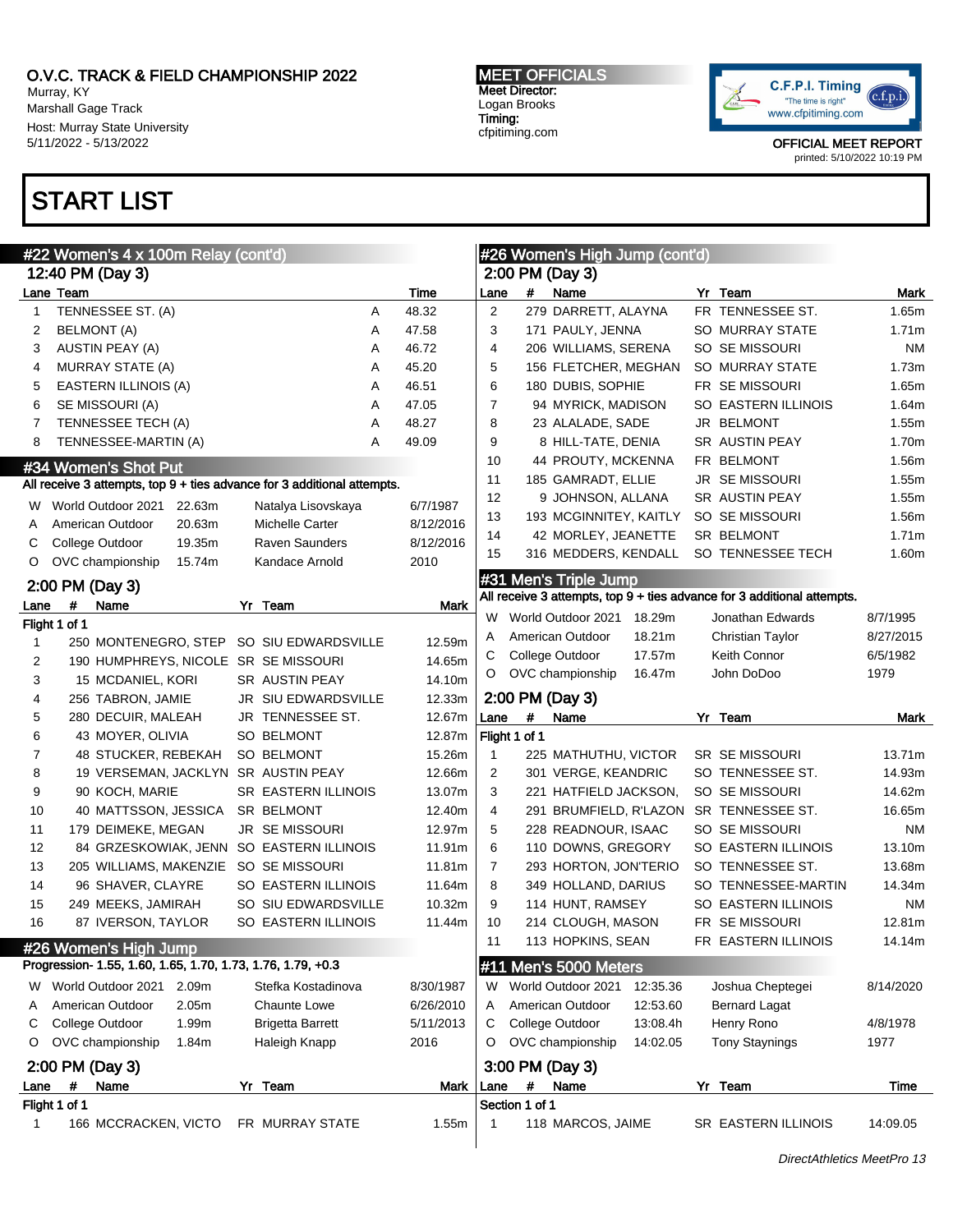Murray, KY Marshall Gage Track Host: Murray State University 5/11/2022 - 5/13/2022

## START LIST

MEET OFFICIALS Meet Director: Logan Brooks Timing: cfpitiming.com



| <u>#11 Me</u> n's 5000 Meters (cont'd) |                |                                |  |                            |           | #12 Women's 5000 Meters (cont'd) |                             |                            |         |  |                                            |   |           |
|----------------------------------------|----------------|--------------------------------|--|----------------------------|-----------|----------------------------------|-----------------------------|----------------------------|---------|--|--------------------------------------------|---|-----------|
| 3:00 PM (Day 3)                        |                |                                |  |                            |           |                                  | 3:45 PM (Day 3)             |                            |         |  |                                            |   |           |
| Lane                                   |                | # Name                         |  | Yr Team                    | Time      | Lane                             | #                           | Name                       |         |  | Yr Team                                    |   | Time      |
| 2                                      |                | 67 NAEGER, BEN                 |  | SR BELMONT                 | 14:20.54  | 15                               |                             | 78 CARLSON, LINDSEY        |         |  | SR EASTERN ILLINOIS                        |   | 16:27.08  |
| 3                                      |                | 58 HAMMER, ETHAN               |  | SO BELMONT                 | 14:21.61  | 16                               |                             | 177 BOESSEN, JANE          |         |  | <b>SR SE MISSOURI</b>                      |   | 17:44.00  |
| 4                                      |                | 233 SOWERBY, BYRON             |  | SO SE MISSOURI             | ΝT        | 17                               |                             | 82 FLANAGAN, AVANI         |         |  | <b>SR EASTERN ILLINOIS</b>                 |   | 18:36.95  |
| 5                                      |                | 125 PILAT, ANDREW              |  | <b>JR EASTERN ILLINOIS</b> | 14:38.46  | 18                               |                             | 187 GRAY, MADALYN          |         |  | FR SE MISSOURI                             |   | NT        |
| 6                                      |                | 353 OGLESBY, WILL              |  | JR TENNESSEE-MARTIN        | 15:22.84  | 19                               |                             | 326 GRANDYS, ALEXIS        |         |  | SR TENNESSEE-MARTIN                        |   | 21:44.63  |
| $\overline{7}$                         |                | 69 RICKS, JACOB                |  | FR BELMONT                 | 14:42.61  | 20                               |                             | 77 BUSHUE, KATE            |         |  | <b>SR EASTERN ILLINOIS</b>                 |   | 17:13.49  |
| 8                                      |                | 148 VOGELPOHL, JACOB           |  | SO MOREHEAD STATE          | 15:08.70  | 21                               |                             | 327 HOLLIDAY, VICTORIA     |         |  | FR TENNESSEE-MARTIN                        |   | 18:58.41  |
| 9                                      |                | 354 PAYNE, GEORGE              |  | SO TENNESSEE-MARTIN        | 14:53.64  | 22                               |                             | 161 KIMUTAI, RUTH          |         |  | FR MURRAY STATE                            |   | 18:30.07  |
| 10                                     |                | 63 KERONEN, LEEVI              |  | FR BELMONT                 | 14:52.55  | 23                               |                             |                            |         |  | 254 RODRIGUEZ, NATALIA SO SIU EDWARDSVILLE |   | 19:24.95  |
| 11                                     |                | 343 DAVIS, COLE                |  | SO TENNESSEE-MARTIN        | 14:52.40  | 24                               |                             | 182 EASTMAN, HANNAH        |         |  | SO SE MISSOURI                             |   | 17:18.21  |
| 12                                     |                | 145 EMBRY, KYLE                |  | SO MOREHEAD STATE          | 15:27.60  | 25                               |                             | 133 BUSH, MEGAN            |         |  | FR MOREHEAD STATE                          |   | 18:55.34  |
| 13                                     |                | 265 HIELKEMA, SPENCER          |  | SO SIU EDWARDSVILLE        | 15:01.79  | 26                               |                             | 323 AMUNDSEN, ANNIE        |         |  | FR TENNESSEE-MARTIN                        |   | <b>NT</b> |
| 14                                     |                | 272 PRENZLER, ROLAND           |  | SO SIU EDWARDSVILLE        | 15:11.37  | 27                               |                             | 240 DEXHEIMER, KASSID      |         |  | SR SIU EDWARDSVILLE                        |   | 17:24.13  |
| 15                                     |                | 226 MODROW, AARON              |  | SO SE MISSOURI             | 15:21.54  | 28                               |                             | 50 VANDERKOLK, KAITL       |         |  | FR BELMONT                                 |   | 16:40.83  |
| 16                                     |                | 112 HATFIELD, DUSTIN           |  | <b>JR EASTERN ILLINOIS</b> | 13:53.21  |                                  |                             | #23 Men's 4 x 400m Relay   |         |  |                                            |   |           |
| 17                                     |                | 146 FORREST, JARRETT           |  | SO MOREHEAD STATE          | 15:25.72  | W                                |                             | World Outdoor 2021         | 2:54.29 |  | <b>USA</b>                                 |   | 8/22/1993 |
| 18                                     |                | 231 SICKLES, TRAVIS            |  | FR SE MISSOURI             | ΝT        | Α                                |                             | American Outdoor           | 2:54.20 |  | USA national team                          |   | 8/22/1993 |
| 19                                     |                | 263 GUTHRIE, TYLER             |  | FR SIU EDWARDSVILLE        | 15:47.87  | С                                |                             | College Outdoor            | 2:59.00 |  | So. California                             |   | 6/8/2018  |
| 20                                     |                | 115 JACOBO, RICHIE             |  | <b>SO EASTERN ILLINOIS</b> | 14:37.58  | O                                |                             | OVC championship           | 3:07.00 |  | Murray State                               |   | 1982      |
| 21                                     |                | 220 GLEASON, SETH              |  | SO SE MISSOURI             | 15:28.78  |                                  |                             |                            |         |  |                                            |   |           |
| 22                                     |                | 262 EDWARDS, JACKSON           |  | FR SIU EDWARDSVILLE        | 16:23.38  |                                  |                             | 4:15 PM (Day 3)            |         |  |                                            |   |           |
| 23                                     |                | 341 CAHILL, WILL               |  | FR TENNESSEE-MARTIN        | 14:30.85  |                                  | Lane Team<br>Section 1 of 1 |                            |         |  |                                            |   | Time      |
|                                        |                | #12 Women's 5000 Meters        |  |                            |           | 1                                |                             | <b>BELMONT</b> (A)         |         |  |                                            | Α | <b>NT</b> |
| W.                                     |                | World Outdoor 2021<br>14:06.62 |  | Letesenbet Gidey           | 10/7/2020 | 2                                |                             | TENNESSEE-MARTIN (A)       |         |  |                                            | Α | 3:24.35   |
| A                                      |                | American Outdoor<br>14:34.45   |  | Shelby Houlihan            | 7/21/2018 | 3                                |                             | SE MISSOURI (A)            |         |  |                                            | Α | 3:20.75   |
| С                                      |                | College Outdoor<br>15:07.64    |  | Jenny Simpson              | 5/2/2009  | 4                                |                             | EASTERN ILLINOIS (A)       |         |  |                                            | Α | 3:14.34   |
| $\circ$                                |                | OVC championship<br>16:44.77   |  | Ann Eason                  | 2004      | 5                                |                             | TENNESSEE ST. (A)          |         |  |                                            | Α | 3:15.16   |
|                                        |                | 3:45 PM (Day 3)                |  |                            |           | 6                                |                             | SIU EDWARDSVILLE (A)       |         |  |                                            | Α | 3:23.45   |
| Lane                                   | #              | Name                           |  | Yr Team                    | Time      | 7                                |                             | MOREHEAD STATE (A)         |         |  |                                            | Α | 3:32.70   |
|                                        | Section 1 of 1 |                                |  |                            |           |                                  |                             |                            |         |  |                                            |   |           |
| 1                                      |                | 30 FLAHERTY, KATIE             |  | SO BELMONT                 | 17:25.78  |                                  |                             | #24 Women's 4 x 400m Relay |         |  |                                            |   |           |
| 2                                      |                | 141 TARLTON, LAIKIN            |  | SO MOREHEAD STATE          | 18:44.06  | W                                |                             | World Outdoor 2021         | 3:15.17 |  | <b>URS</b>                                 |   | 10/1/1988 |
| 3                                      |                | 321 WYLES, RUBY                |  | SO TENNESSEE TECH          | 17:07.17  | Α                                |                             | American Outdoor           | 3:15.51 |  | USA national team                          |   | 10/1/1988 |
| 4                                      |                | 81 DECKER, KYLIE               |  | SO EASTERN ILLINOIS        | 18:28.79  | C                                |                             | College Outdoor            | 3:23.13 |  | Oregon                                     |   | 6/10/2017 |
| 5                                      |                | 332 ROTH, MEGAN                |  | FR TENNESSEE-MARTIN        | 20:26.89  |                                  |                             | O OVC championship         | 3:37.74 |  | Tennessee Tech                             |   | 5/12/2018 |
| 6                                      |                | 37 LITZINGER, GRACE            |  | SO BELMONT                 | 17:47.29  |                                  |                             | 4:25 PM (Day 3)            |         |  |                                            |   |           |
| 7                                      |                | 318 PACURARIU-NAGY, H          |  | SO TENNESSEE TECH          | 18:07.19  |                                  | Lane Team                   |                            |         |  |                                            |   | Time      |
| 8                                      |                | 176 WRIGHT, DANIELLE           |  | SR MURRAY STATE            | 17:40.83  |                                  | Section 1 of 2              |                            |         |  |                                            |   |           |
| 9                                      |                | 251 NIKONOWICZ, CHESS          |  | SO SIU EDWARDSVILLE        | 19:20.34  | 3                                |                             | TENNESSEE-MARTIN (A)       |         |  |                                            | A | 4:14.61   |
| 10                                     |                | 257 WALKER, KAITLYN            |  | SO SIU EDWARDSVILLE        | 17:50.60  | 4                                |                             | MOREHEAD STATE (A)         |         |  |                                            | A | 4:14.39   |
| 11                                     |                | 134 COPHER, ISABELLA           |  | SO MOREHEAD STATE          | 19:01.53  | 5                                |                             | SIU EDWARDSVILLE (A)       |         |  |                                            | A | 4:14.56   |
| 12                                     |                | 314 LABOY, AMANDA              |  | SO TENNESSEE TECH          | 17:46.39  |                                  | Section 2 of 2              |                            |         |  |                                            |   |           |
| 13                                     |                | 152 CREVISTON, EMMA            |  | JR MURRAY STATE            | ΝT        | 1                                |                             | TENNESSEE ST. (A)          |         |  |                                            | A | 3.57.81   |
| 14                                     |                | 315 LONG, MADILYN              |  | FR TENNESSEE TECH          | 18:25.11  | 2                                |                             | <b>BELMONT (A)</b>         |         |  |                                            |   | A 3:54.61 |
|                                        |                |                                |  |                            |           |                                  |                             |                            |         |  |                                            |   |           |